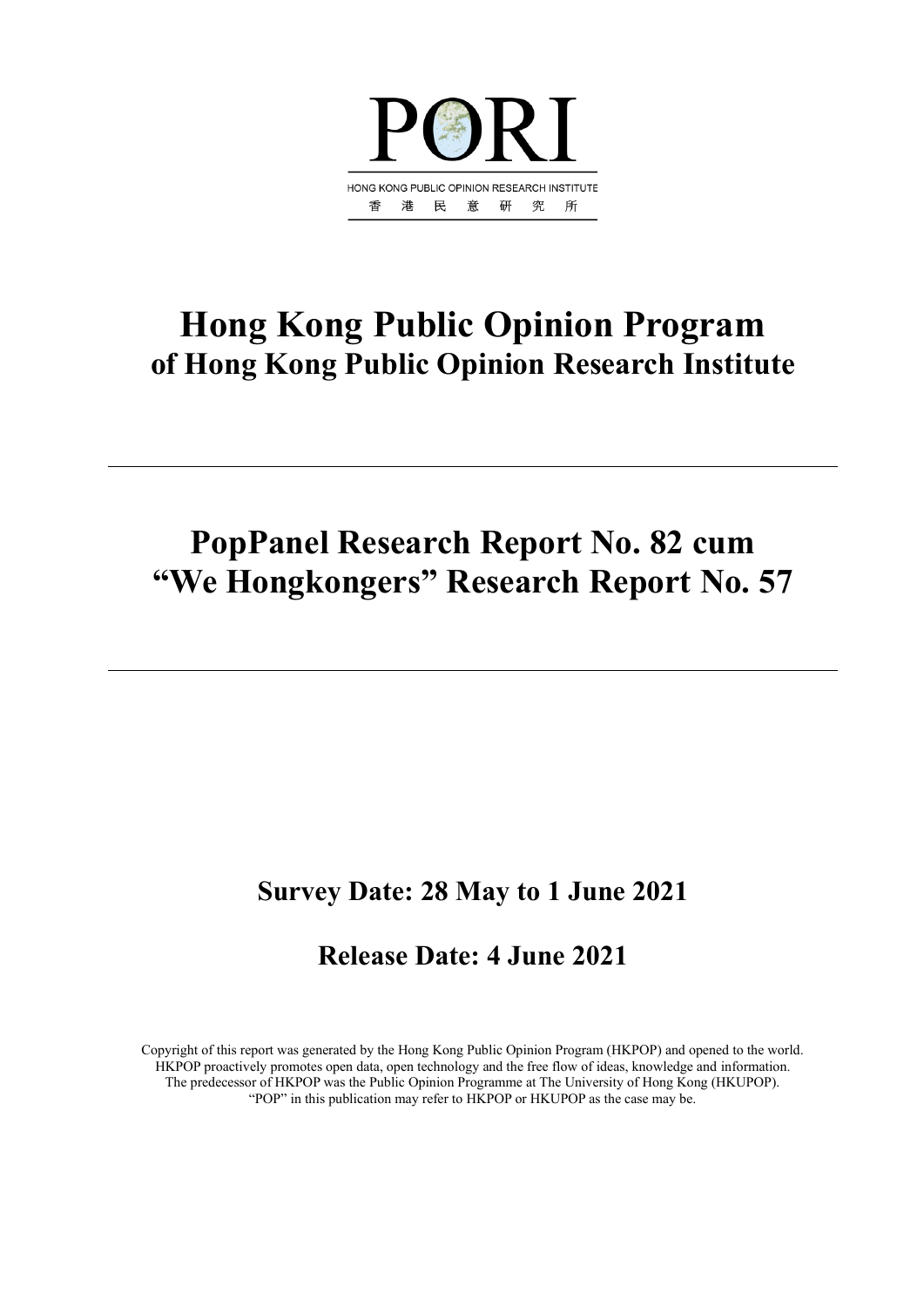### **Research Background**

"We Hongkongers" is an initiative advocated by Hong Kong Public Opinion Program (HKPOP) of Hong Kong Public Opinion Research Institute (HKPORI), with the support of many members of the civic society. With reference to the petition website "We the People" hosted by the White House of the United States, "We Hongkongers" aims to reflect public sentiment by conducting scientific research on any issues raised by Hong Kong citizens: https://www.pori.hk/wehongkongers\_factsheet\_20191017\_chi.

"We Hongkongers" Project officially started on 17 October 2019, in the form of intensive rolling surveys. A total of 12 reports were published as of 23 December 2019. In mid-May 2020, in response to the rapid changes in Hong Kong's political and public sentiment, HKPOP redeveloped the "We Hongkongers" Project. Coupled with the rapid development of the "HKPOP Panel" established by PORI in July 2019, PORI decided to launch the "We Hongkongers Panel Survey" to further strengthen interaction with the public and as well as collect and analyze public opinion and there are 29 reports in total. In January 2021, PORI redeveloped the "We Hongkongers" Project again to strengthen the cooperation with non-governmental organizations, civil society organizations, concern groups and professional organizations, and the results will be released in the form of mini-forums to initiate policy discussions.

This report also represents Report No. 82 under HKPOP Panel survey series, as well as Report No. 57 under the "We Hongkongers" Project Series. The theme of this report is "June Fourth Incident".

HKPOP sent out emails to all panel members at the beginning of the survey, inviting them to fill in the questionnaire at the designated online platform. Members were allowed to make repeated submissions, while only the last submission of each individual member would be used for analysis.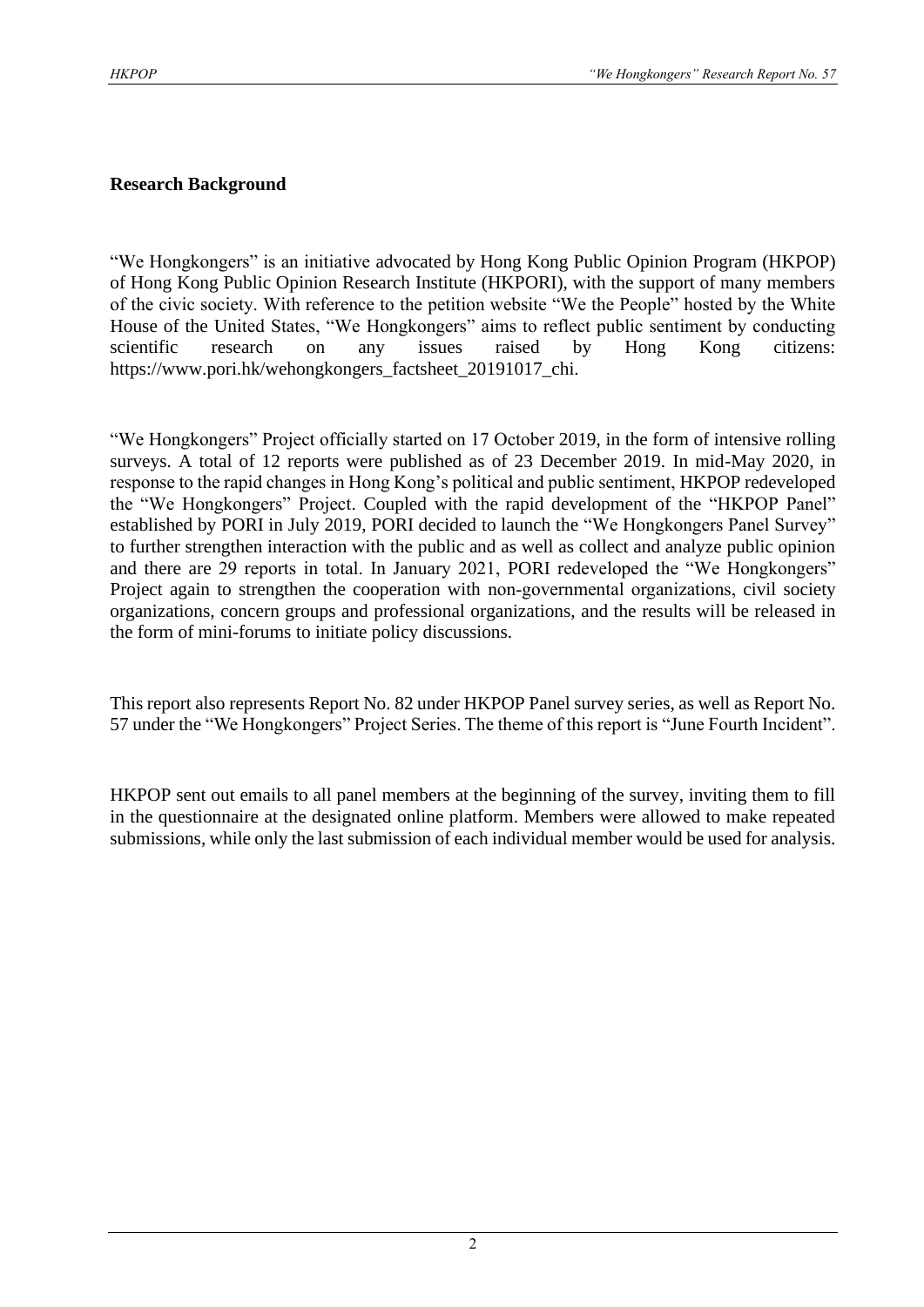# **Contact Information**

Herewith the contact information of the "We Hongkongers" Panel Survey:

| Survey method        | Online survey                                                                                                                                                                                                                                                                                                                                                                                                                                                           |
|----------------------|-------------------------------------------------------------------------------------------------------------------------------------------------------------------------------------------------------------------------------------------------------------------------------------------------------------------------------------------------------------------------------------------------------------------------------------------------------------------------|
| Target population    | HKPOP Panel samples, namely Hong Kong People Representative<br>Panel (Probability-based Panel) and Hong Kong People Volunteer<br>Panel (Non-probability-based Panel)                                                                                                                                                                                                                                                                                                    |
| Weighting method     | The figures are rim-weighted according to 1) gender-age distribution,<br>educational attainment (highest level attended) distribution, economic<br>activity status distribution of Hong Kong population and by District<br>Councils population figures from Census and Statistics Department; 2)<br>Voting results of District Councils Election from Registration and<br>Electoral Office; 3) rating distribution of Chief Executive from regular<br>tracking surveys. |
| Date of survey       | $28$ May, $3pm - 1$ June, $3pm$                                                                                                                                                                                                                                                                                                                                                                                                                                         |
| Total sample size    | 7,209                                                                                                                                                                                                                                                                                                                                                                                                                                                                   |
| Response rate        | $7.7\%$                                                                                                                                                                                                                                                                                                                                                                                                                                                                 |
| Sampling error $[1]$ | Sampling error of percentages at $+/-1\%$ at 95% confidence level                                                                                                                                                                                                                                                                                                                                                                                                       |

[1] All error figures in this release are calculated at 95% confidence level. "95% confidence level" means that if we were to repeat a certain survey 100 times with different random samples, we would expect 95 times having the population parameter within the respective error margins calculated. Because of sampling errors, when quoting percentages, journalists should refrain from reporting decimal places, whereas one decimal place can be used when quoting rating figures.

# **PopPanel Composition**

Regarding data collection, survey data from both the Hong Kong People Representative Panel and Hong Kong People Volunteer Panel were collected in the form of online questionnaire.

Among them, the Hong Kong People Representative Panel comes from members of the "HKPOP Panel" recruited in regular random telephone surveys. HKPOP uses "HKPOP Panel" as a framework for conducting surveys for different research projects, any eligible family member in the household may be invited to participate in a specific research.

Meanwhile, members of the Hong Kong People Volunteer Panel are recruited online. Citizens only need to self-register in HKPORI website to participate in online questionnaires.

All panel data collected will be adjusted using rim-weighting, to minimize the effects of selfselection bias or participation bias. Details are documented in the Weighting Procedure section.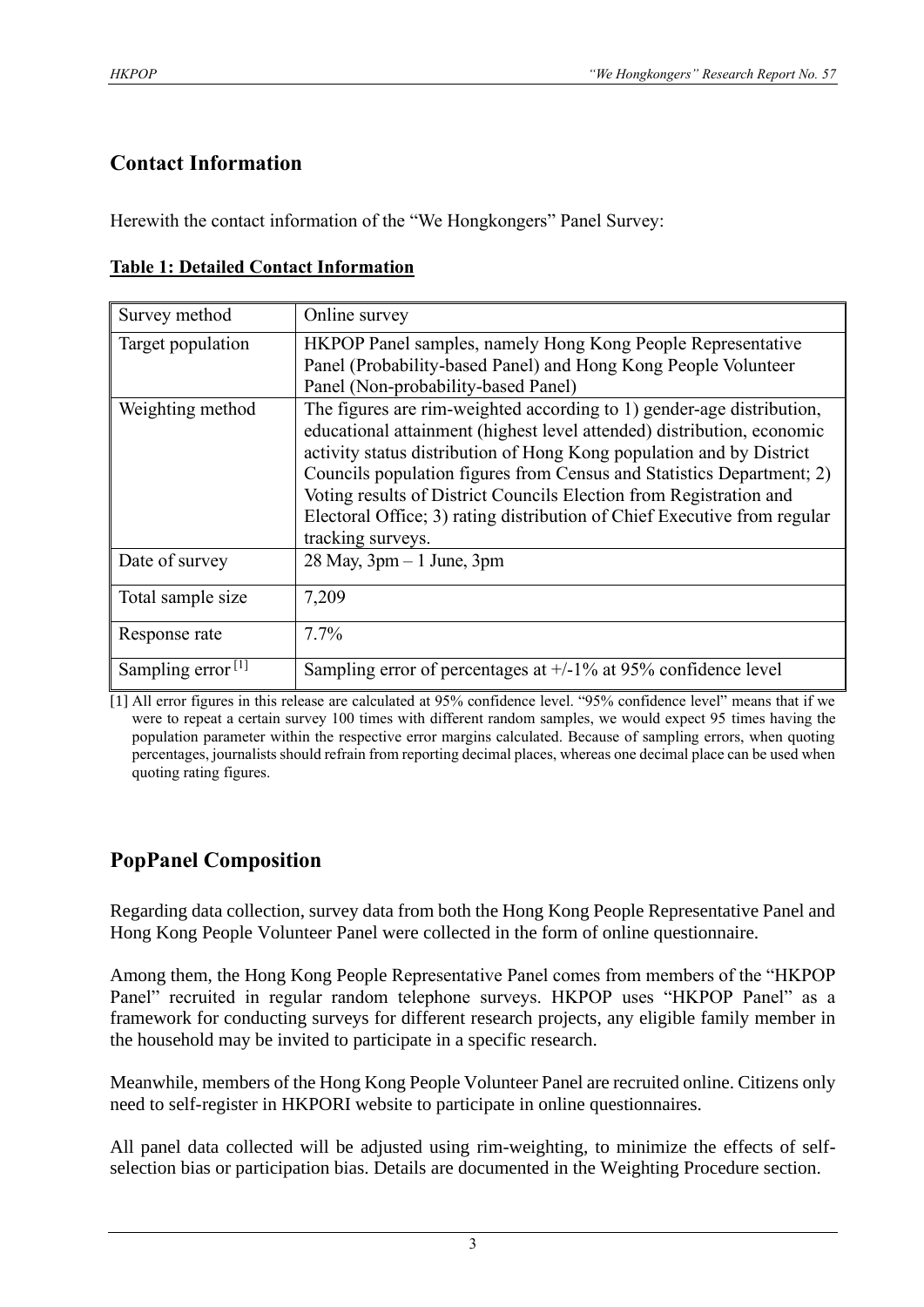.

# **Response Rate**

HKPOP adopts a set of contact definition in compliance with most international standards. Historically, the social research community in Hong Kong has developed its own set of contact rates, cooperation rates, response rates, and so on. HKPOP normally reports the "success rate" for online surveys.

The calculation of the success rates in this study refers to the following tables.

# **Table 2: Calculation of success rate of the HKPOP Panel (by HKPOP definition)**

| Success rate     |                                                         |                  |  |  |  |  |  |  |  |  |  |  |
|------------------|---------------------------------------------------------|------------------|--|--|--|--|--|--|--|--|--|--|
| Successful cases |                                                         |                  |  |  |  |  |  |  |  |  |  |  |
|                  | Panel size of the Hong Kong People Representative Panel | $\rm x\;100.0\%$ |  |  |  |  |  |  |  |  |  |  |
| 7,209            | $\rm x\;100.0\%$                                        |                  |  |  |  |  |  |  |  |  |  |  |
| 93,669           |                                                         |                  |  |  |  |  |  |  |  |  |  |  |
| $7.7\%$          |                                                         |                  |  |  |  |  |  |  |  |  |  |  |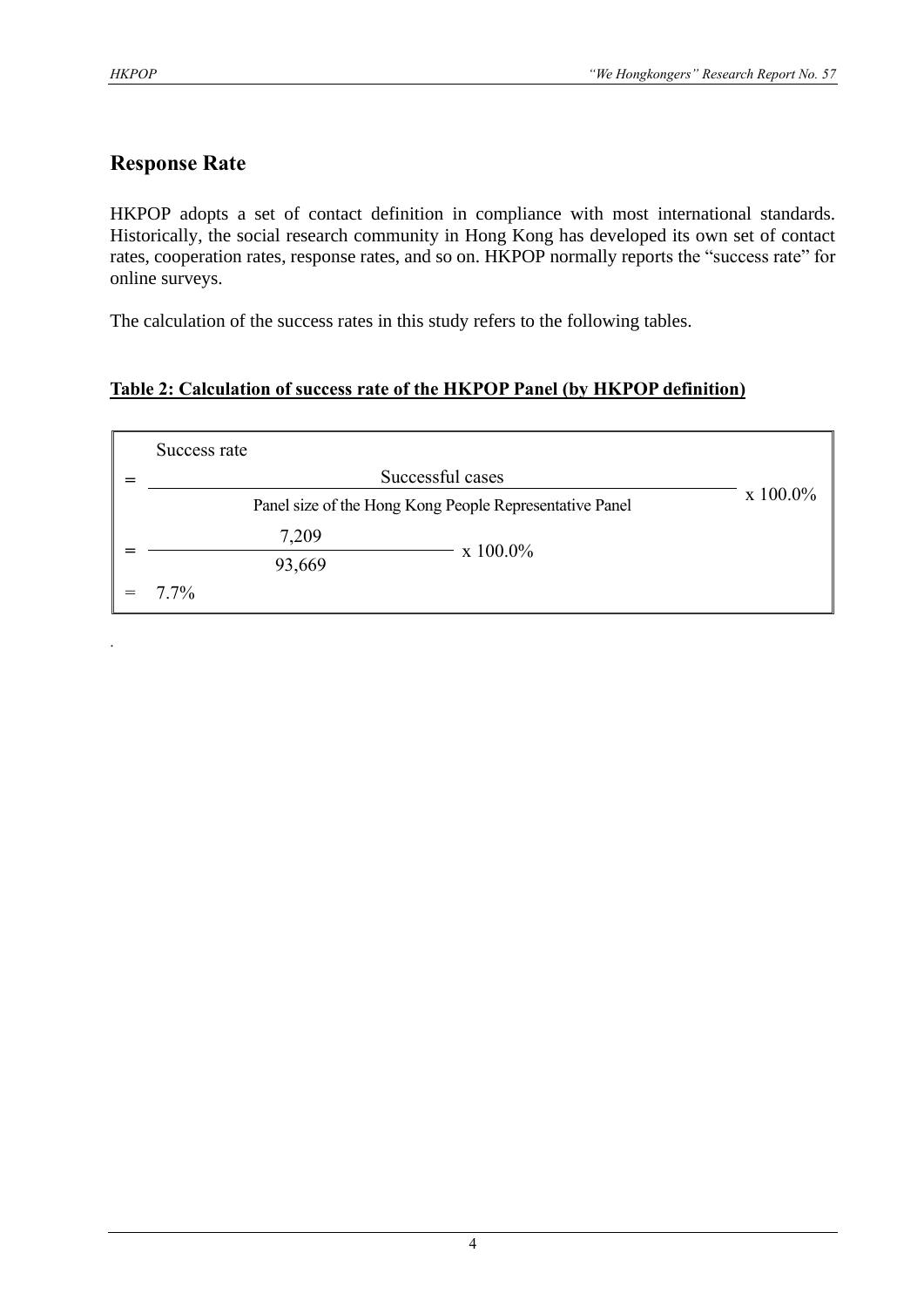# **Weighting Procedure**

HKPOP has continuously adopted and enhanced its weighting method over the past few decades. For this survey, HKPOP adopts a "2 by 5 by 2 by 4 by 18 by 3 by 13" weighting procedure involving seven variables, namely, gender, age, educational attainment, economic activity status, district (18 cells), voting record (3 cells) and rating of Chief Executive (13 cells). Basically, the raw data of practically all random telephone surveys conducted by HKPOP are rim-weighted by the figures obtained from the Hong Kong Census and Statistics Department and/or Registration and Electoral Office so that the marginal distribution of the sample in terms of gender, age, educational attainment and economic activity status would match with that of the general population figures from the Hong Kong Census and Statistics Department. The marginal distribution of the sample in terms of district and voting record would match that of the general population figures from the Hong Kong Census and Statistics Department and/or Registration and Electoral Office. The marginal distribution of the sample in terms of "rating of Chief Executive" would match that of the general population in HKPOP's regular tracking surveys. This rimweighting method (sometimes called raking) is found to be the most practicable method in processing HKPOP's survey data.

Specifically, the gender and age groupings used for weighting are as follows:

- Male 12-29
- Male 30-39
- Male 40-49
- Male 50-59
- Male 60 or above
- Female 12-29
- Female 30-39
- Female  $40-49$
- Female 50-59
- Female 60 or above

The educational attainments used for weighting are as follows:

- Secondary or below
- Tertiary or above

The economic activity statuses used for weighting are as follows:

- Working population / Others
- Home-makers / Housewives
- Students
- Retired person

The districts used for weighting are as follows:

- Central and Western
- Wan Chai
- Eastern
- Southern
- Yau Tsim Mong
- Sham Shui Po
- Kowloon City
- Wong Tai Sin
- Kwun Tong
- Tsuen Wan
- Tuen Mun
- Yuen Long
- North
- Tai Po
- Sai Kung
- Sha Tin
- Kwai Tsing
- **Islands**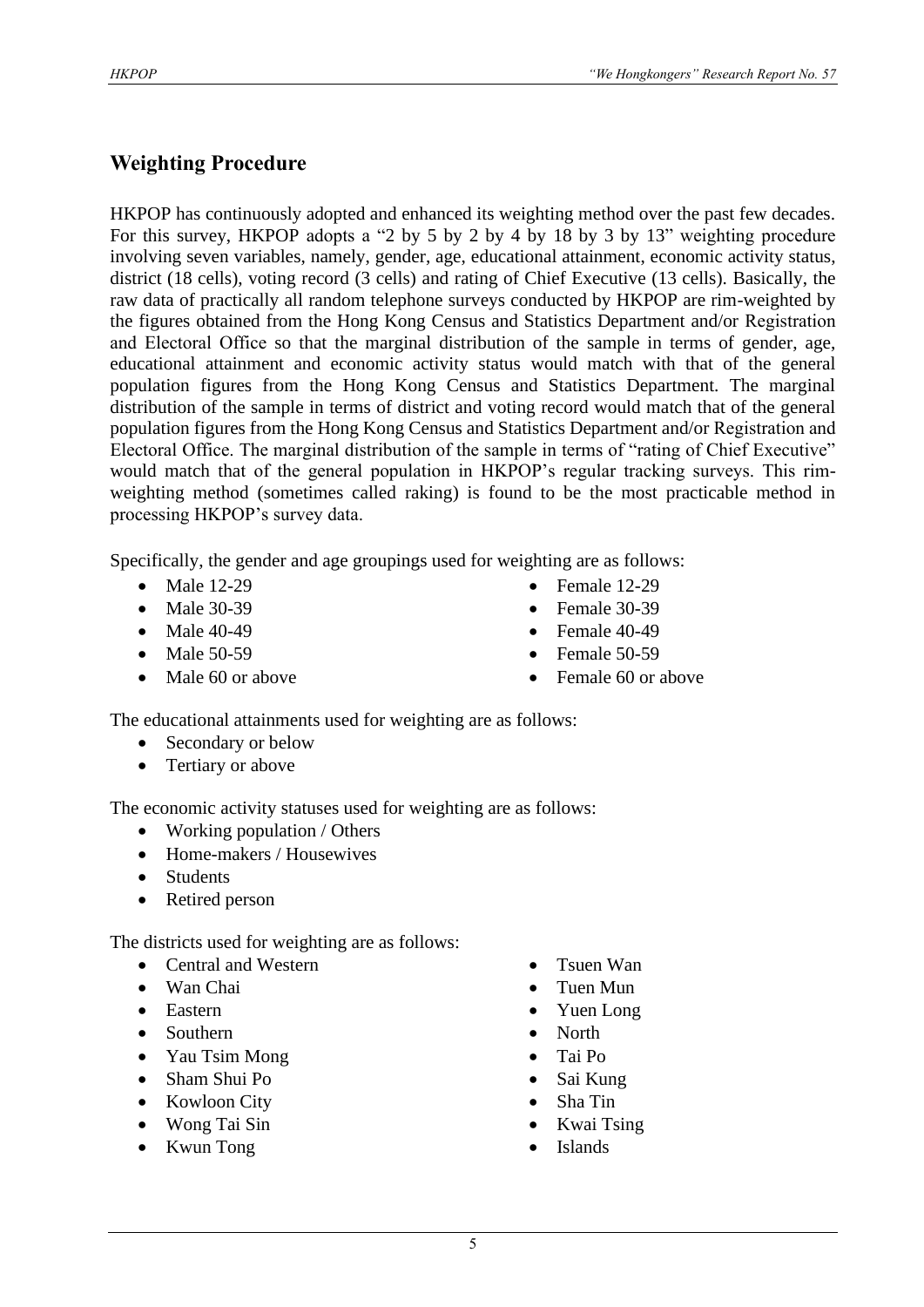The voting records used for weighting are as follows:

- Candidates of pro-democracy camp
- Candidates of non-pro-democracy camp
- Did not vote / blank/void vote

The "rating of Chief Executive" groupings used for weighting are as follows:

- 0 mark
- $\bullet$  1-9 mark(s)
- $\bullet$  10-19 marks
- $\bullet$  20-29 marks
- 30-39 marks
- $\bullet$  40-49 marks
- 50 marks
- $\bullet$  51-60 marks
- $\bullet$  61-70 marks
- $\bullet$  71-80 marks
- $\bullet$  81-90 marks
- $\bullet$  91-99 marks
- $\bullet$  100 marks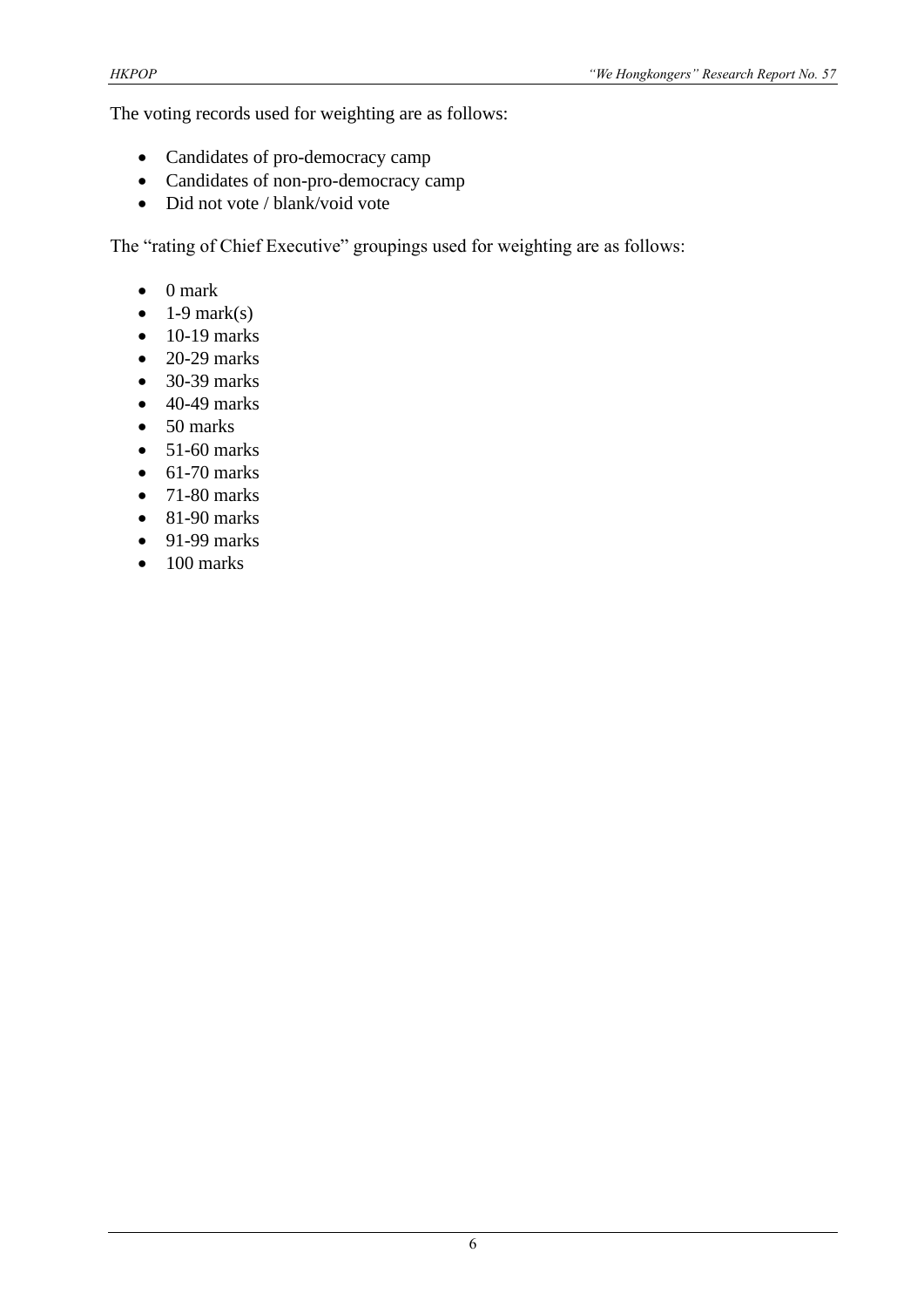# **Quantitative Analysis Results**

Quantitative analysis results of the "We Hongkongers" Panel Survey, after applying the standard weighting procedures, are as follows, all questions listed hereby are opinion questions:

| Q1 There is a view that <b>organising commemorative</b><br>activities for the June Fourth Incident would<br>endanger national security. How much do you<br>support or oppose this view? |           | <b>Pro-democracy camp</b><br>supporters $(Base=6,132)$ |            | Non-pro-democracy camp<br>supporters <sup>[2]</sup> (Base=718) | $Combined^{[3]}$<br>$(Base=6, 850)$ |  |  |
|-----------------------------------------------------------------------------------------------------------------------------------------------------------------------------------------|-----------|--------------------------------------------------------|------------|----------------------------------------------------------------|-------------------------------------|--|--|
| <b>Strongly support</b><br><b>Support</b><br>Somewhat support<br><b>Half-half</b>                                                                                                       | 2%<br>3%  | $5\%$<br>$2\%$                                         | 17%<br>19% | 36%<br>15%                                                     | $11\%$<br>23%<br>12%<br>10%         |  |  |
| <b>Somewhat oppose</b><br><b>Oppose</b><br><b>Strongly oppose</b><br>Don't know / hard to say                                                                                           | 4%<br>87% | .91%<br>$2\%$                                          |            | 43%<br>6%                                                      | $10\%$<br>$62\%$<br>52%<br>4%       |  |  |
| Mean <sup>[4]</sup>                                                                                                                                                                     |           | 1.2                                                    |            | 2.8                                                            | 2.2                                 |  |  |

#### **Table 3: Q1 Survey results, by camp type; Survey period: 28/5-1/6/2021**

[2] Include: pro-establishment camp supporters, centrist supporters, no political inclination / politically neutral / do not belong to any camp

[3] The aggregated figures come from adjusting the by-group weighted figures using ratio of "pan-democratic" vs "non-pan-democratic" collected in regular tracking survey.

[4] The mean value is calculated by quantifying all individual responses into 1, 2, 3, 4, 5 marks according to their degree of positive level, where 1 is the lowest and 5 the highest, and then calculate the sample mean.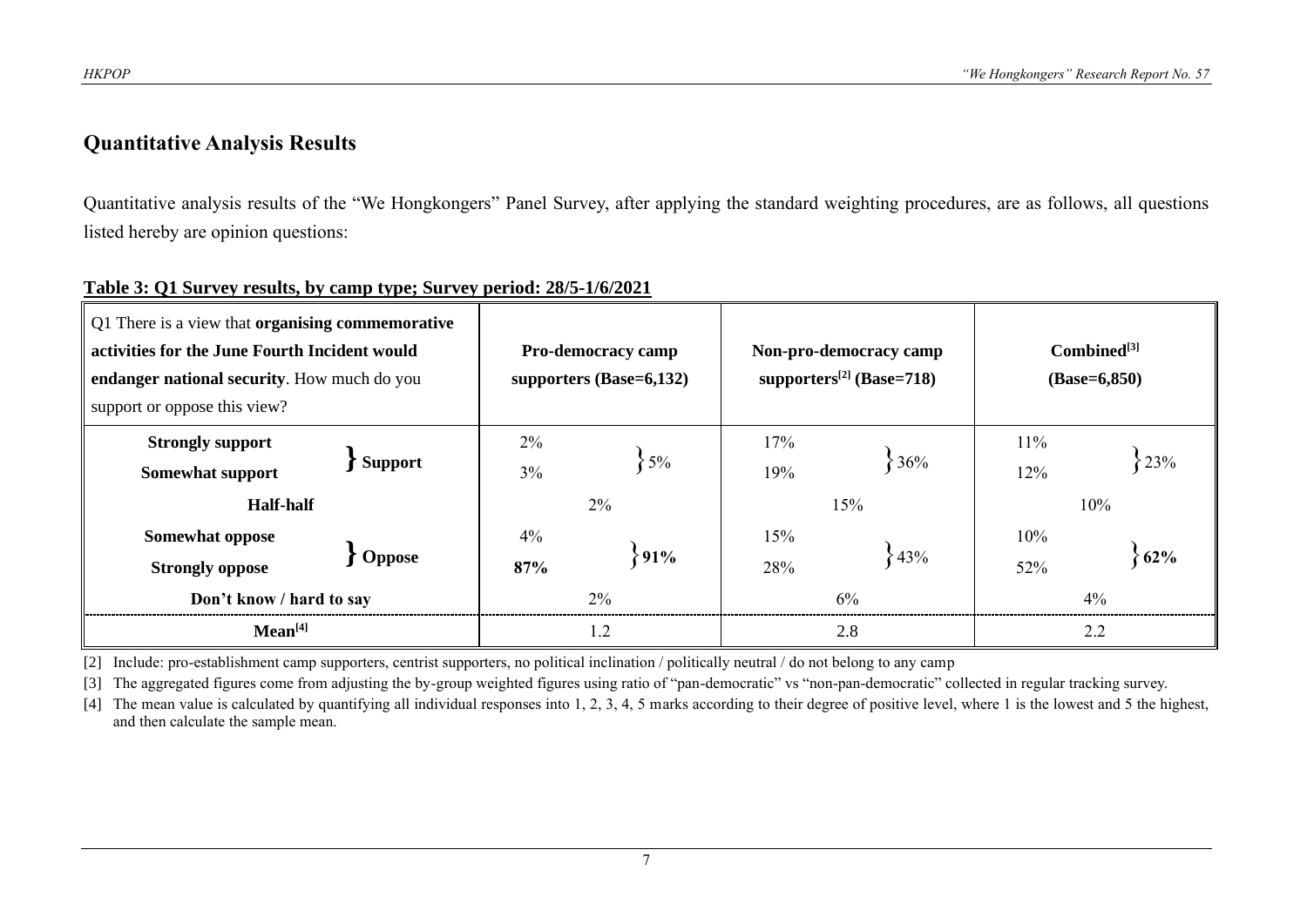#### **Chart 1: Q1 Combined chart, by camp type**



\* Include: pro-establishment camp supporters, centrist supporters, no political inclination / politically neutral / do not belong to any camp

^ The aggregated figures come from adjusting the by-group weighted figures using ratio of "pan-democratic" vs "non-pan-democratic" collected in regular tracking survey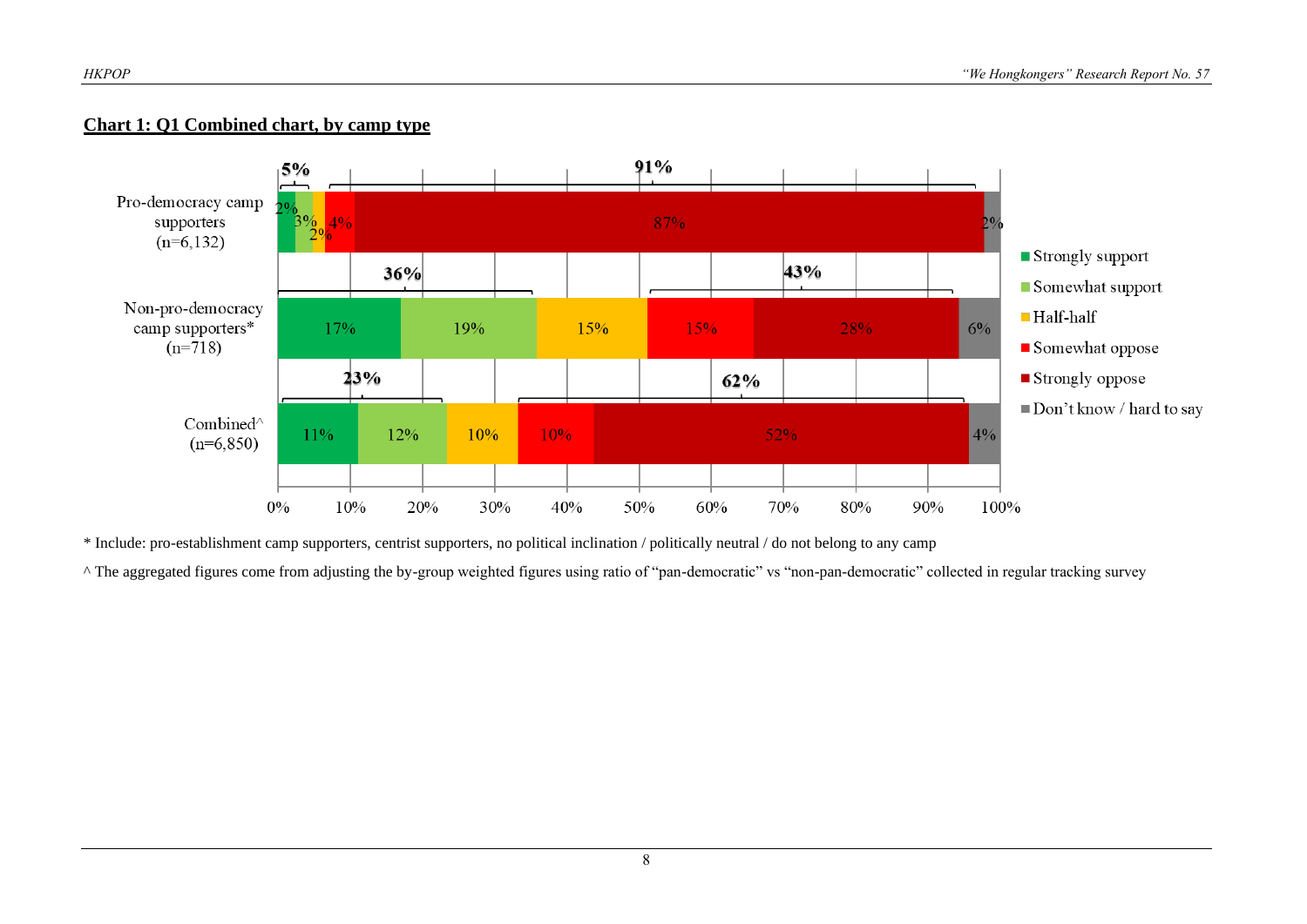| Q2 How much do you support or oppose teaching the<br><b>June Fourth Incident in schools?</b> |                |                          | <b>Pro-democracy camp</b><br>supporters $(Base=6,134)$ |                 | Non-pro-democracy camp<br>supporters <sup>[5]</sup> (Base=718) | Combined <sup>[6]</sup><br>$(Base=6, 852)$ |     |  |
|----------------------------------------------------------------------------------------------|----------------|--------------------------|--------------------------------------------------------|-----------------|----------------------------------------------------------------|--------------------------------------------|-----|--|
| <b>Strongly support</b><br>Somewhat support                                                  | <b>Support</b> | 72%<br>19%               | 891%                                                   | 39%<br>21%      | 60%                                                            | 52%<br>20%                                 | 72% |  |
| <b>Half-half</b>                                                                             |                |                          | 6%                                                     |                 | 23%                                                            | 16%                                        |     |  |
| <b>Somewhat oppose</b><br><b>Strongly oppose</b>                                             | <b>Oppose</b>  | $<1\%$<br>$2\%$<br>$2\%$ |                                                        | 8%<br>13%<br>4% |                                                                | $5\%$<br>4%                                | 89% |  |
| Don't know / hard to say                                                                     |                | $1\%$                    |                                                        | $5\%$           | 3%                                                             |                                            |     |  |
| Mean <sup>[7]</sup>                                                                          |                | 4.6                      |                                                        | 3.9             | 4.2                                                            |                                            |     |  |

## **Table 4: Q2 Survey results, by camp type; Survey period: 28/5-1/6/2021**

[5] Include: pro-establishment camp supporters, centrist supporters, no political inclination / politically neutral / do not belong to any camp

[6] The aggregated figures come from adjusting the by-group weighted figures using ratio of "pan-democratic" vs "non-pan-democratic" collected in regular tracking survey.

[7] The mean value is calculated by quantifying all individual responses into 1, 2, 3, 4, 5 marks according to their degree of positive level, where 1 is the lowest and 5 the highest, and then calculate the sample mean.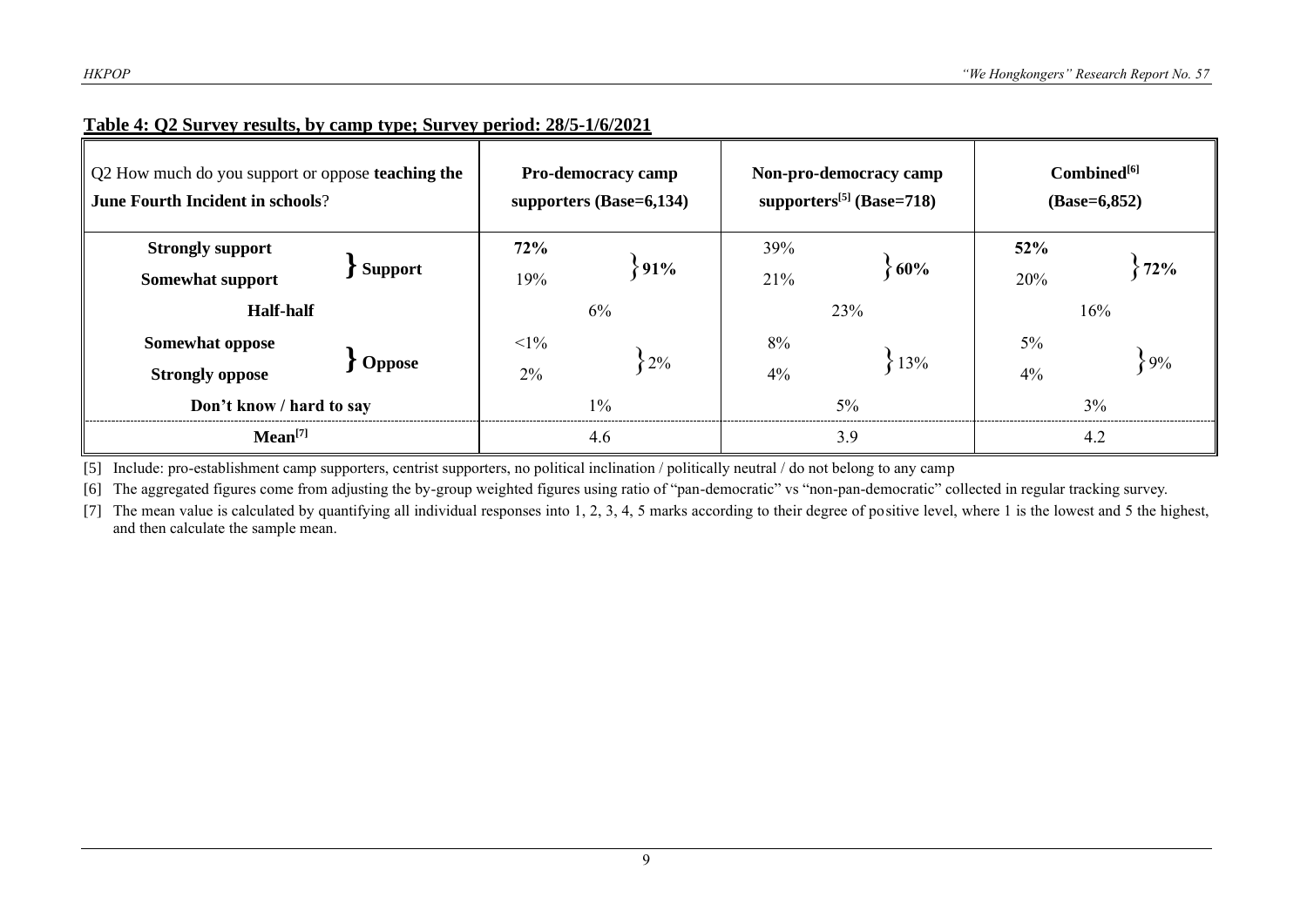#### **Chart 2: Q2 Combined chart, by camp type**



\* Include: pro-establishment camp supporters, centrist supporters, no political inclination / politically neutral / do not belong to any camp

^ The aggregated figures come from adjusting the by-group weighted figures using ratio of "pan-democratic" vs "non-pan-democratic" collected in regular tracking survey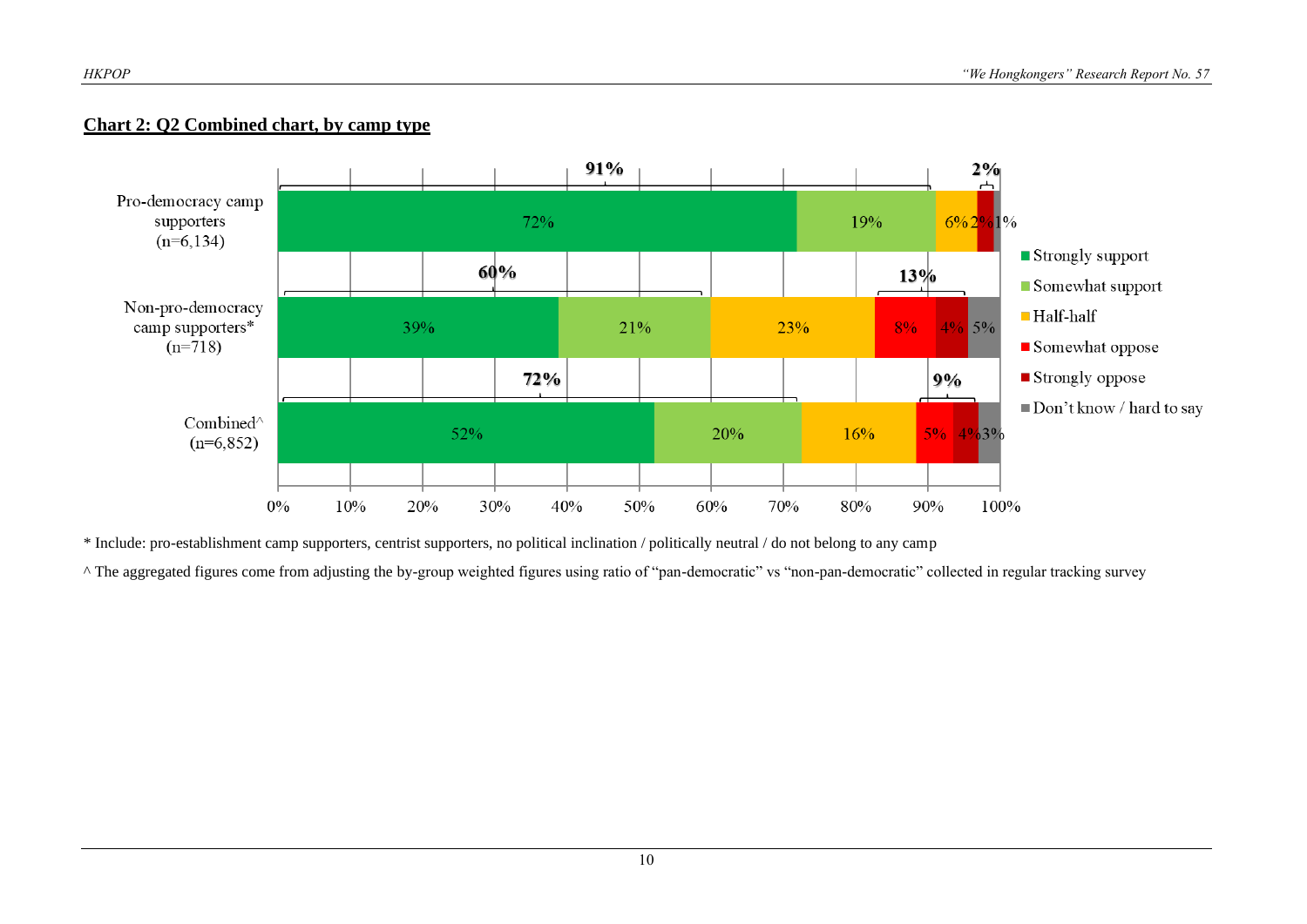# **Appendices**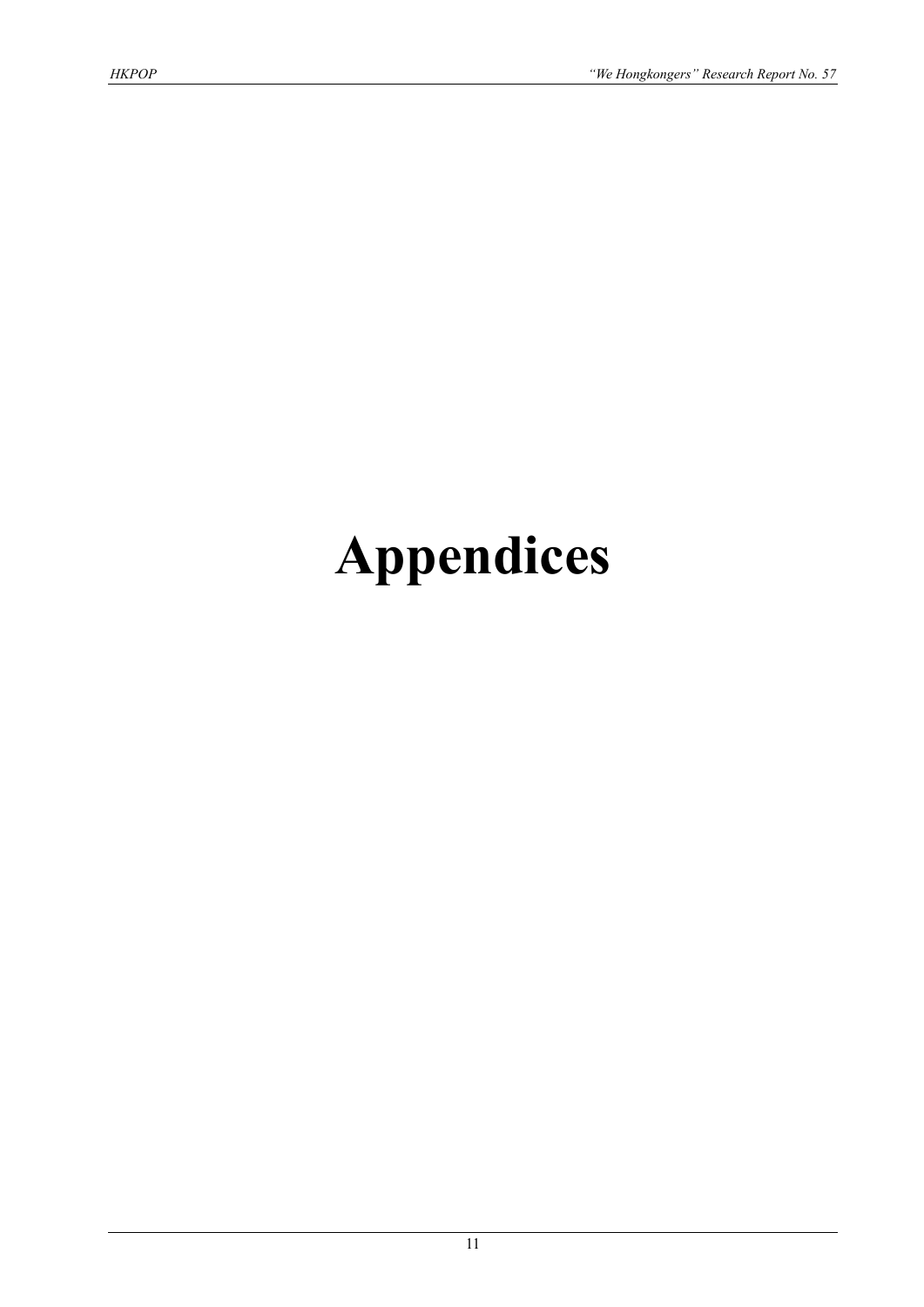# **Appendix 1: Demographic profile of respondents**

| Gender: |                   |            | Pro-democracy camp supporters |                 |           |            | Non-pro-democracy camp supporters # |                 |           | Total      |        |                 |           |
|---------|-------------------|------------|-------------------------------|-----------------|-----------|------------|-------------------------------------|-----------------|-----------|------------|--------|-----------------|-----------|
|         |                   | Raw sample |                               | Weighted sample |           | Raw sample |                                     | Weighted sample |           | Raw sample |        | Weighted sample |           |
|         |                   | Freq       | %                             | Freq            | %         | Freq       | %                                   | Freq            | %         | Freq       | %      | Freq            | $\%$      |
| Male    |                   | 3,237      | 52.8%                         | 1,009           | 39.0%     | 411        | 57.2%                               | 2,195           | 57.1%     | 3,648      | 53.2%  | 3,204           | 49.8%     |
| Female  |                   | 2,885      | 47.0%                         | 1,577           | 60.9%     | 306        | 42.6%                               | ,648            | 42.9%     | 3,191      | 46.6%  | 3,225           | 50.2%     |
| Other   |                   | 11         | $0.2\%$                       |                 | $< 0.1\%$ |            | 0.1%                                | $\leq$ 1        | $< 0.1\%$ | 12         | 0.2%   |                 | $< 0.1\%$ |
|         | Total             | 6,133      | 100.0%                        | 2,587           | 100.0%    | 718        | 100.0%                              | 3,843           | 100.0%    | 6,851      | 100.0% | 6,430           | 100.0%    |
|         | Missing $case(s)$ | $\leq$     |                               |                 |           |            |                                     |                 |           |            | $\leq$ |                 |           |

| Age:                    | Pro-democracy camp supporters |        |                 |        |            |        |                 | Non-pro-democracy camp supporters # | Total      |        |                 |        |
|-------------------------|-------------------------------|--------|-----------------|--------|------------|--------|-----------------|-------------------------------------|------------|--------|-----------------|--------|
|                         | Raw sample                    |        | Weighted sample |        | Raw sample |        | Weighted sample |                                     | Raw sample |        | Weighted sample |        |
|                         | Freq                          | %      | Freq            | %      | Freq       | %      | Freq            | %                                   | Freq       | %      | Freq            | $\%$   |
| $12 - 29$               | 881                           | 14.4%  | 606             | 23.4%  | 64         | 8.9%   | 541             | 14.1%                               | 945        | 13.8%  | 1,147           | 17.8%  |
| $30 - 39$               | 1,457                         | 23.8%  | 420             | 16.2%  | 125        | 17.4%  | 566             | 14.7%                               | 1,582      | 23.1%  | 986             | 15.3%  |
| $40 - 49$               | 1,543                         | 25.2%  | 418             | 16.2%  | 153        | 21.3%  | 578             | 15.0%                               | 1,696      | 24.8%  | 996             | 15.5%  |
| $50 - 59$               | 1,423                         | 23.2%  | 701             | 27.1%  | 204        | 28.4%  | 1,306           | 34.0%                               | 1,627      | 23.8%  | 2,007           | 31.2%  |
| $\parallel$ 60 or above | 825                           | 13.5%  | 440             | 17.0%  | 172        | 24.0%  | 852             | 22.2%                               | 997        | 14.6%  | 1,293           | 20.1%  |
| Total                   | 6,129                         | 100.0% | 2,587           | 100.0% | 718        | 100.0% | 3,843           | 100.0%                              | 6,847      | 100.0% | 6,430           | 100.0% |
| Missing $case(s)$<br>5  |                               | $0\%$  |                 | $0\%$  | $\theta$   |        | 0               |                                     |            |        |                 |        |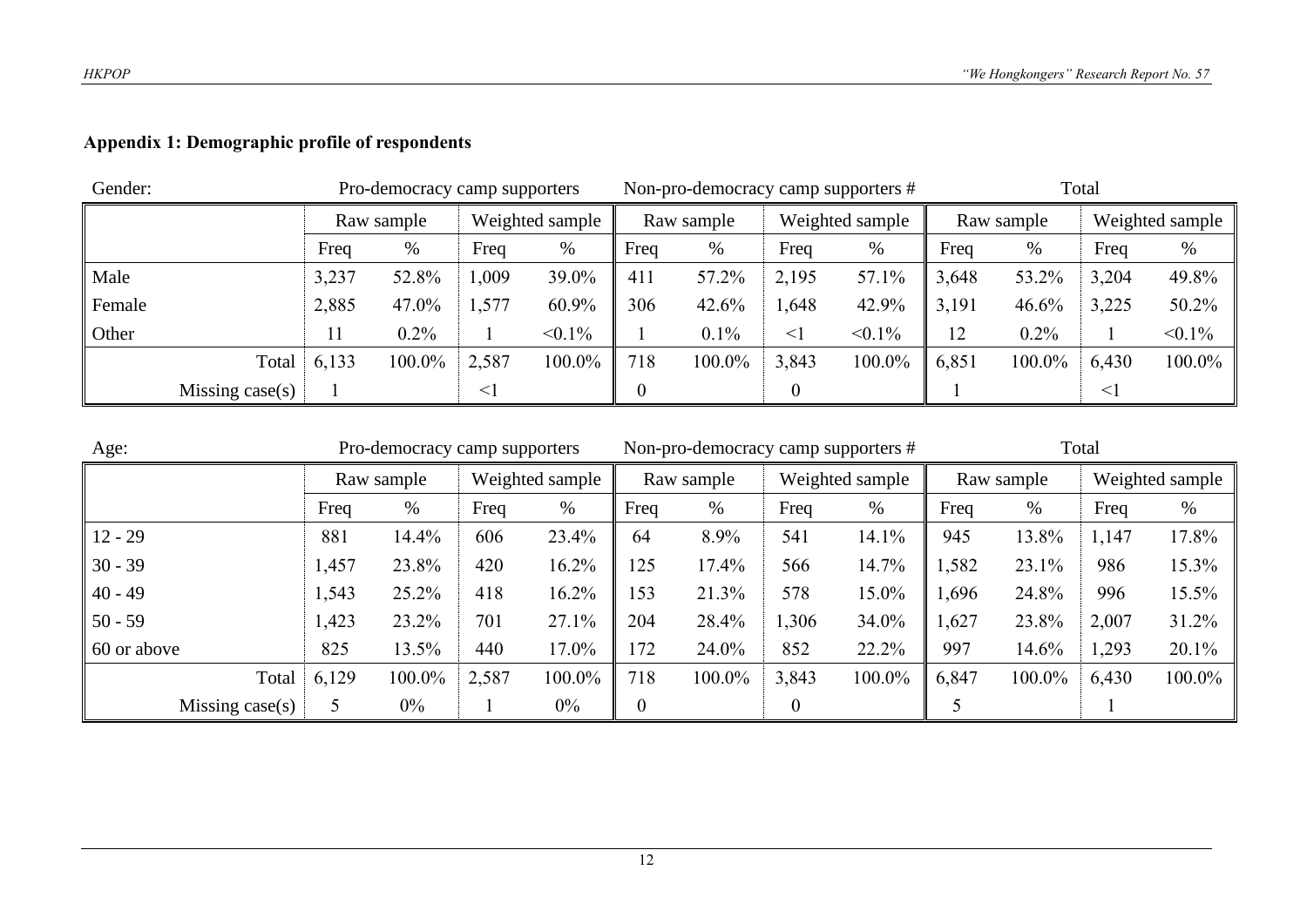| <b>Education attainment:</b> |            | Non-pro-democracy camp supporters # |                 |        | Total      |         |                 |        |            |        |                 |        |
|------------------------------|------------|-------------------------------------|-----------------|--------|------------|---------|-----------------|--------|------------|--------|-----------------|--------|
|                              | Raw sample |                                     | Weighted sample |        | Raw sample |         | Weighted sample |        | Raw sample |        | Weighted sample |        |
|                              | Freq       | %                                   | Freq            | %      | Freq       | $\%$    | Freq            | %      | Freq       | $\%$   | Freq            | %      |
| Primary or below             | 12         | $0.2\%$                             | 13              | 0.5%   | 10         | $1.4\%$ | 175             | 4.6%   | 22         | 0.3%   | 188             | 2.9%   |
| Secondary                    | 944        | 15.4%                               | 946             | 36.6%  | 175        | 24.5%   | 1,346           | 35.3%  | 1,119      | 16.4%  | 2,292           | 35.8%  |
| Tertiary or above            | 5,173      | 84.4%                               | 1,626           | 62.9%  | 530        | 74.1%   | 2,288           | 60.1%  | 5,703      | 83.3%  | 3,914           | 61.2%  |
| Total                        | 6,129      | 100.0%                              | 2,584           | 100.0% | 715        | 100.0%  | 3,810           | 100.0% | 6,844      | 100.0% | 6,394           | 100.0% |
| Missing case(s)              |            | $0\%$                               |                 | $0\%$  |            |         | 33              |        | 8          |        | 37              |        |

| Occupation:                |       | Pro-democracy camp supporters |                 |        |            | Non-pro-democracy camp supporters # |                 |        | Total      |        |                 |        |
|----------------------------|-------|-------------------------------|-----------------|--------|------------|-------------------------------------|-----------------|--------|------------|--------|-----------------|--------|
|                            |       | Raw sample                    | Weighted sample |        | Raw sample |                                     | Weighted sample |        | Raw sample |        | Weighted sample |        |
|                            | Freq  | $\%$                          | Freq            | %      | Freq       | %                                   | Freq            | %      | Freq       | %      | Freq            | $\%$   |
| Administrators and         | 2,453 | 40.1%                         | 392             | 15.2%  | 244        | 34.1%                               | 873             | 22.7%  | 2,697      | 39.4%  | 1,266           | 19.7%  |
| professionals              |       |                               |                 |        |            |                                     |                 |        |            |        |                 |        |
| Clerks and service workers | 1,552 | 25.4%                         | 652             | 25.3%  | 172        | 24.0%                               | 996             | 25.9%  | 1,724      | 25.2%  | 1,649           | 25.7%  |
| Workers                    | 128   | 2.1%                          | 151             | 5.8%   | 21         | 2.9%                                | 166             | 4.3%   | 149        | 2.2%   | 317             | 4.9%   |
| <b>Students</b>            | 258   | 4.2%                          | 70              | 2.7%   | 29         | 4.1%                                | 369             | 9.6%   | 287        | 4.2%   | 439             | 6.8%   |
| Home-makers /              | 285   | 4.7%                          | 436             | 16.9%  | 21         | 2.9%                                | 183             | 4.8%   | 306        | 4.5%   | 619             | 9.6%   |
| housewives                 |       |                               |                 |        |            |                                     |                 |        |            |        |                 |        |
| Others                     | 1,445 | 23.6%                         | 880             | 34.1%  | 229        | 32.0%                               | 1,255           | 32.7%  | 1,674      | 24.5%  | 2,135           | 33.2%  |
| Total                      | 6,121 | 100.0%                        | 2,582           | 100.0% | 716        | 100.0%                              | 3,843           | 100.0% | 6,837      | 100.0% | 6,425           | 100.0% |
| Missing $case(s)$          | 13    |                               |                 |        | ◠          |                                     | $\leq$ 1        |        | 15         |        | 5               |        |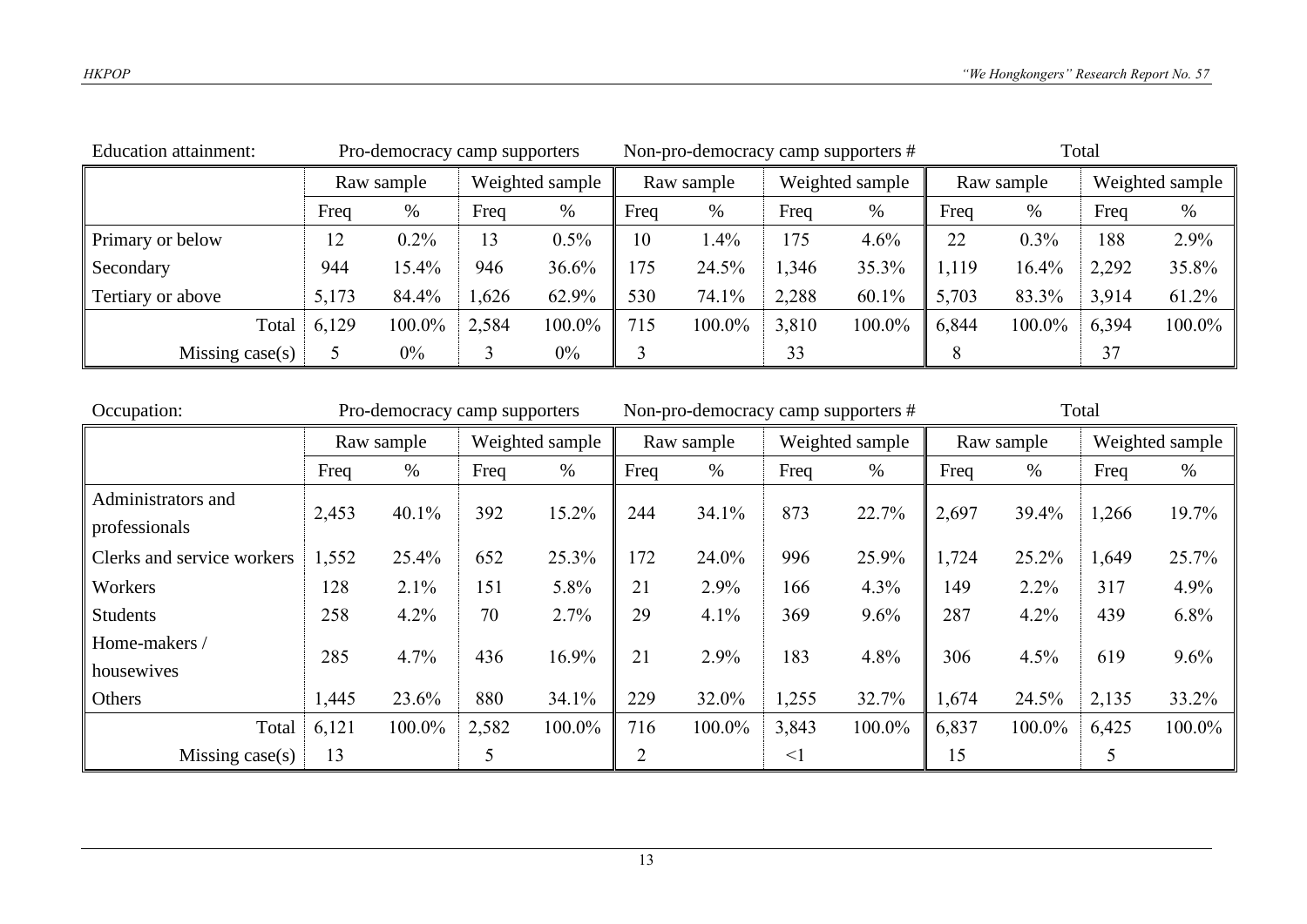| District:           |          | Pro-democracy camp supporters |                 |        |      | Non-pro-democracy camp supporters # |       |                 | Total |            |       |                 |
|---------------------|----------|-------------------------------|-----------------|--------|------|-------------------------------------|-------|-----------------|-------|------------|-------|-----------------|
|                     |          | Raw sample                    | Weighted sample |        |      | Raw sample                          |       | Weighted sample |       | Raw sample |       | Weighted sample |
|                     | Freq     | $\%$                          | Freq            | $\%$   | Freq | $\%$                                | Freq  | $\%$            | Freq  | $\%$       | Freq  | $\%$            |
| Central & Western   | 251      | 4.1%                          | 70              | 2.7%   | 23   | 3.3%                                | 94    | 2.5%            | 274   | 4.0%       | 164   | 2.6%            |
| Wan Chai            | 140      | 2.3%                          | 34              | 1.3%   | 22   | 3.1%                                | 159   | 4.2%            | 162   | 2.4%       | 194   | $3.0\%$         |
| Eastern             | 610      | 10.0%                         | 114             | 4.4%   | 75   | 10.6%                               | 333   | 8.7%            | 685   | 10.1%      | 447   | $7.0\%$         |
| Southern            | 228      | 3.8%                          | 104             | 4.1%   | 32   | 4.5%                                | 215   | 5.6%            | 260   | 3.8%       | 319   | $5.0\%$         |
| Yau Tsim Mong       | 254      | 4.2%                          | 183             | 7.1%   | 25   | 3.5%                                | 156   | 4.1%            | 279   | 4.1%       | 339   | 5.3%            |
| Sham Shui Po        | 332      | 5.5%                          | 148             | 5.8%   | 35   | 5.0%                                | 242   | 6.3%            | 367   | 5.4%       | 390   | 6.1%            |
| <b>Kowloon City</b> | 307      | 5.1%                          | 157             | 6.1%   | 48   | 6.8%                                | 145   | 3.8%            | 355   | 5.2%       | 302   | 4.7%            |
| Wong Tai Sin        | 312      | 5.1%                          | 159             | 6.2%   | 35   | 5.0%                                | 165   | 4.3%            | 347   | 5.1%       | 323   | 5.1%            |
| <b>Kwun Tong</b>    | 433      | 7.1%                          | 302             | 11.8%  | 57   | 8.1%                                | 283   | 7.4%            | 490   | $7.2\%$    | 585   | $9.2\%$         |
| Tsuen Wan           | 318      | 5.2%                          | 56              | 2.2%   | 36   | 5.1%                                | 86    | 2.3%            | 354   | 5.2%       | 142   | $2.2\%$         |
| Tuen Mun            | 353      | 5.8%                          | 193             | 7.5%   | 36   | 5.1%                                | 158   | 4.1%            | 389   | 5.7%       | 351   | 5.5%            |
| Yuen Long           | 404      | 6.6%                          | 113             | 4.4%   | 55   | 7.8%                                | 408   | 10.7%           | 459   | 6.8%       | 521   | 8.2%            |
| North               | 193      | 3.2%                          | 71              | 2.8%   | 20   | 2.8%                                | 75    | 2.0%            | 213   | 3.1%       | 146   | 2.3%            |
| Tai Po              | 277      | 4.6%                          | 195             | 7.6%   | 31   | 4.4%                                | 200   | 5.2%            | 308   | 4.5%       | 395   | $6.2\%$         |
| Sai Kung            | 489      | 8.0%                          | 160             | 6.2%   | 40   | 5.7%                                | 289   | 7.6%            | 529   | 7.8%       | 449   | $7.0\%$         |
| Sha Tin             | 717      | 11.8%                         | 266             | 10.4%  | 62   | 8.8%                                | 201   | 5.3%            | 779   | 11.5%      | 467   | 7.3%            |
| Kwai Tsing          | 330      | 5.4%                          | 214             | 8.3%   | 42   | $6.0\%$                             | 255   | 6.7%            | 372   | 5.5%       | 469   | 7.3%            |
| Islands             | 130      | 2.1%                          | 28              | 1.1%   | 31   | 4.4%                                | 356   | 9.3%            | 161   | 2.4%       | 384   | $6.0\%$         |
| Total               | 6,078    | $100.0\%$                     | 2,568           | 100.0% | 705  | 100.0%                              | 3,821 | 100.0%          | 6,783 | 100.0%     | 6,388 | 100.0%          |
| Missing $case(s)$   | 56<br>20 |                               |                 |        | 13   |                                     | 22    |                 | 69    |            | 42    |                 |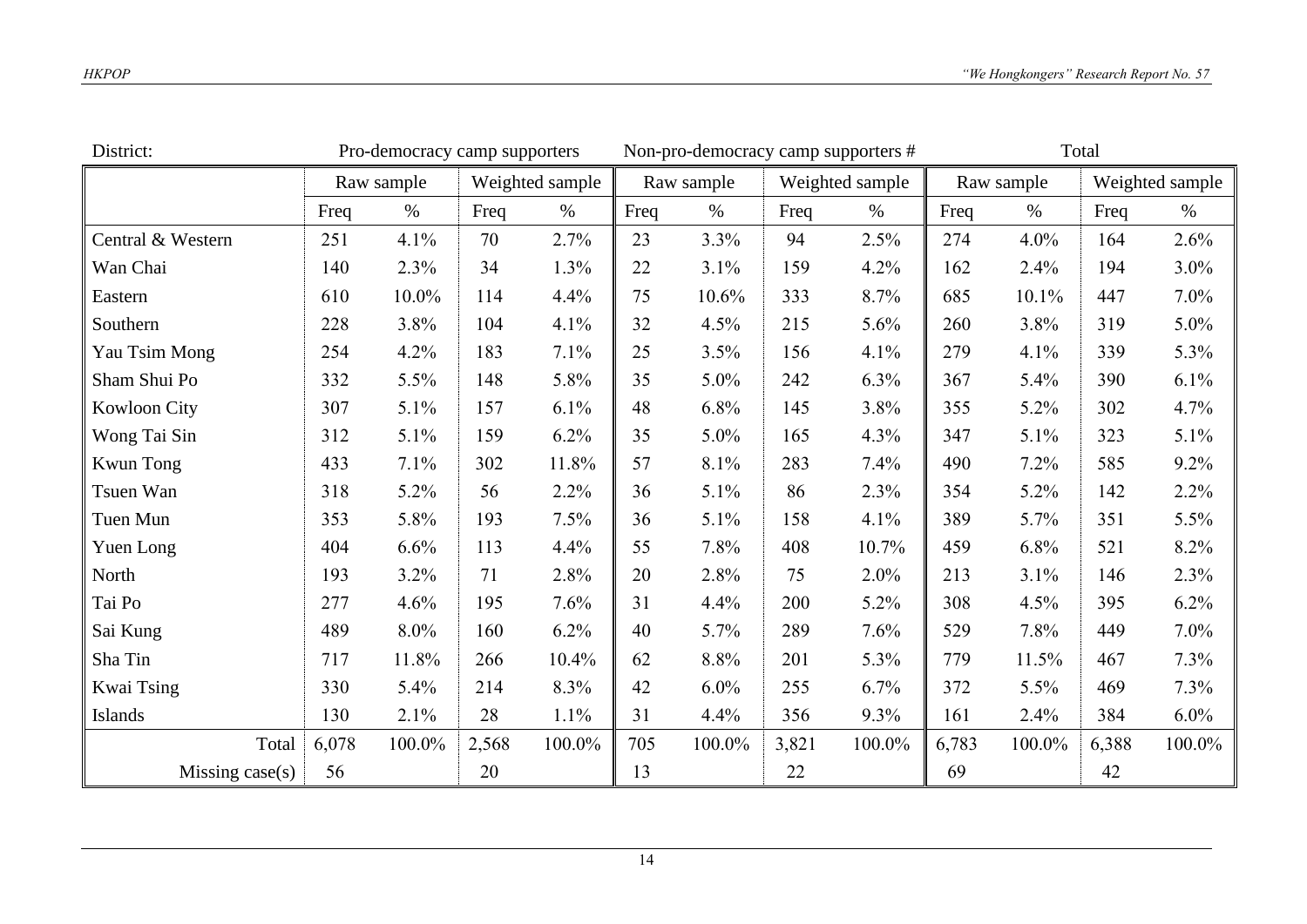| Political inclination:             | Pro-democracy camp supporters |            |                  |        |                | Non-pro-democracy camp supporters # |                 |        | Total          |         |                |                 |
|------------------------------------|-------------------------------|------------|------------------|--------|----------------|-------------------------------------|-----------------|--------|----------------|---------|----------------|-----------------|
|                                    |                               | Raw sample | Weighted sample  |        | Raw sample     |                                     | Weighted sample |        | Raw sample     |         |                | Weighted sample |
|                                    | Freq                          | $\%$       | Freq             | $\%$   | Freq           | $\%$                                | Freq            | $\%$   | Freq           | $\%$    | Freq           | %               |
| Pro-democracy camp                 | 3,574                         | 58.3%      | 1,656            | 64.0%  | $\mathbf{0}$   | $0\%$                               | $\overline{0}$  | $0\%$  | 3,574          | 52.2%   | 1,656          | 25.8%           |
| Pro-establishment camp             | $\theta$                      | $0\%$      | $\overline{0}$   | $0\%$  | 73             | 10.2%                               | 966             | 25.1%  | 73             | 1.1%    | 966            | 15.0%           |
| Localist                           | 2,560                         | 41.7%      | 931              | 36.0%  | $\mathbf{0}$   | $0\%$                               | $\mathbf{0}$    | $0\%$  | 2,560          | 37.4%   | 931            | 14.5%           |
| Centrist                           | $\theta$                      | $0\%$      | $\boldsymbol{0}$ | $0\%$  | 234            | 32.6%                               | 1,153           | 30.0%  | 234            | 3.4%    | 1,153          | 17.9%           |
| Others                             | $\boldsymbol{0}$              | $0\%$      | $\boldsymbol{0}$ | $0\%$  | $\mathbf{0}$   | $0\%$                               | $\mathbf{0}$    | $0\%$  | $\theta$       | $0\%$   | $\theta$       | $0\%$           |
| $\vert$ No political inclination / |                               |            |                  |        |                |                                     |                 |        |                |         |                |                 |
| politically neutral / don't        | $\overline{0}$                | $0\%$      | $\mathbf{0}$     | $0\%$  | 411            | 57.2%                               | 1,724           | 44.9%  | 411            | $6.0\%$ | 1,724          | 26.8%           |
| belong to any camp                 |                               |            |                  |        |                |                                     |                 |        |                |         |                |                 |
| Don't know / hard to say           | $\overline{0}$                | $0\%$      | $\mathbf{0}$     | $0\%$  | $\mathbf{0}$   | $0\%$                               | $\overline{0}$  | $0\%$  | $\overline{0}$ | $0\%$   | $\overline{0}$ | $0\%$           |
| Total                              | 6,134                         | 100.0%     | 2,587            | 100.0% | 718            | 100.0%                              | 3,843           | 100.0% | 6,852          | 100.0%  | 6,430          | 100.0%          |
| Missing $case(s)$                  | $\boldsymbol{0}$              |            | $\boldsymbol{0}$ |        | $\overline{0}$ |                                     | $\mathbf{0}$    |        | $\theta$       |         | $\overline{0}$ |                 |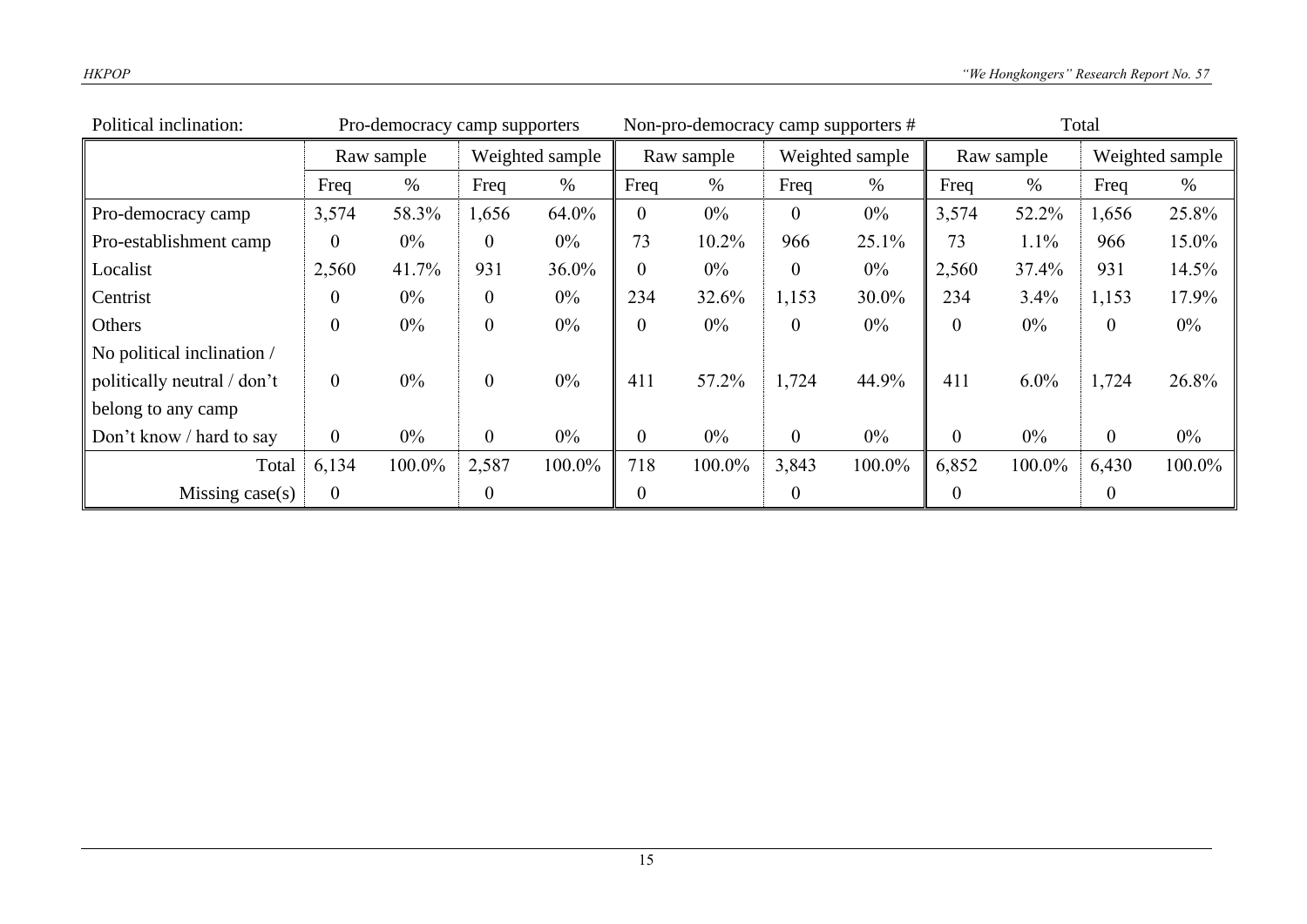| Voted political camp:       | Pro-democracy camp supporters |         | Non-pro-democracy camp supporters # |        |            |        | Total |                 |       |            |       |                 |
|-----------------------------|-------------------------------|---------|-------------------------------------|--------|------------|--------|-------|-----------------|-------|------------|-------|-----------------|
|                             | Raw sample                    |         | Weighted sample                     |        | Raw sample |        |       | Weighted sample |       | Raw sample |       | Weighted sample |
|                             | Freq                          | %       | Freq                                | %      | Freq       | $\%$   | Freq  | %               | Freq  | %          | Freq  | %               |
| Democratic                  | 5,811                         | 95.2%   | 1,487                               | 58.0%  | 421        | 58.6%  | 374   | 9.7%            | 6,232 | 91.3%      | 1,861 | 29.1%           |
| Non-democratic              | 14                            | $0.2\%$ | 86                                  | 3.4%   | 139        | 19.4%  | 2,021 | 52.6%           | 153   | $2.2\%$    | 2,107 | 32.9%           |
| Did not vote / blank vote / |                               |         |                                     |        |            |        |       |                 |       |            |       |                 |
| void vote / don't know /    | 199                           | 3.3%    | 673                                 | 26.2%  | 118        | 16.4%  | 1,068 | 27.8%           | 317   | 4.6%       | 1,741 | 27.2%           |
| hard to say / refuse to     |                               |         |                                     |        |            |        |       |                 |       |            |       |                 |
| answer                      |                               |         |                                     |        |            |        |       |                 |       |            |       |                 |
| Not a registered voter      | 83                            | 1.4%    | 317                                 | 12.4%  | 40         | 5.6%   | 380   | 9.9%            | 123   | 1.8%       | 697   | 10.9%           |
| Total                       | 6,107                         | 100.0%  | 2,563                               | 100.0% | 718        | 100.0% | 3,843 | 100.0%          | 6,825 | 100.0%     | 6,406 | $100.0\%$       |

\*(Only for respondents aged 18 or above or refuse to answer age)

# Including pro-establishment camp supporters, centrist supporters, no political inclination / politically neutral / do not belong to any camp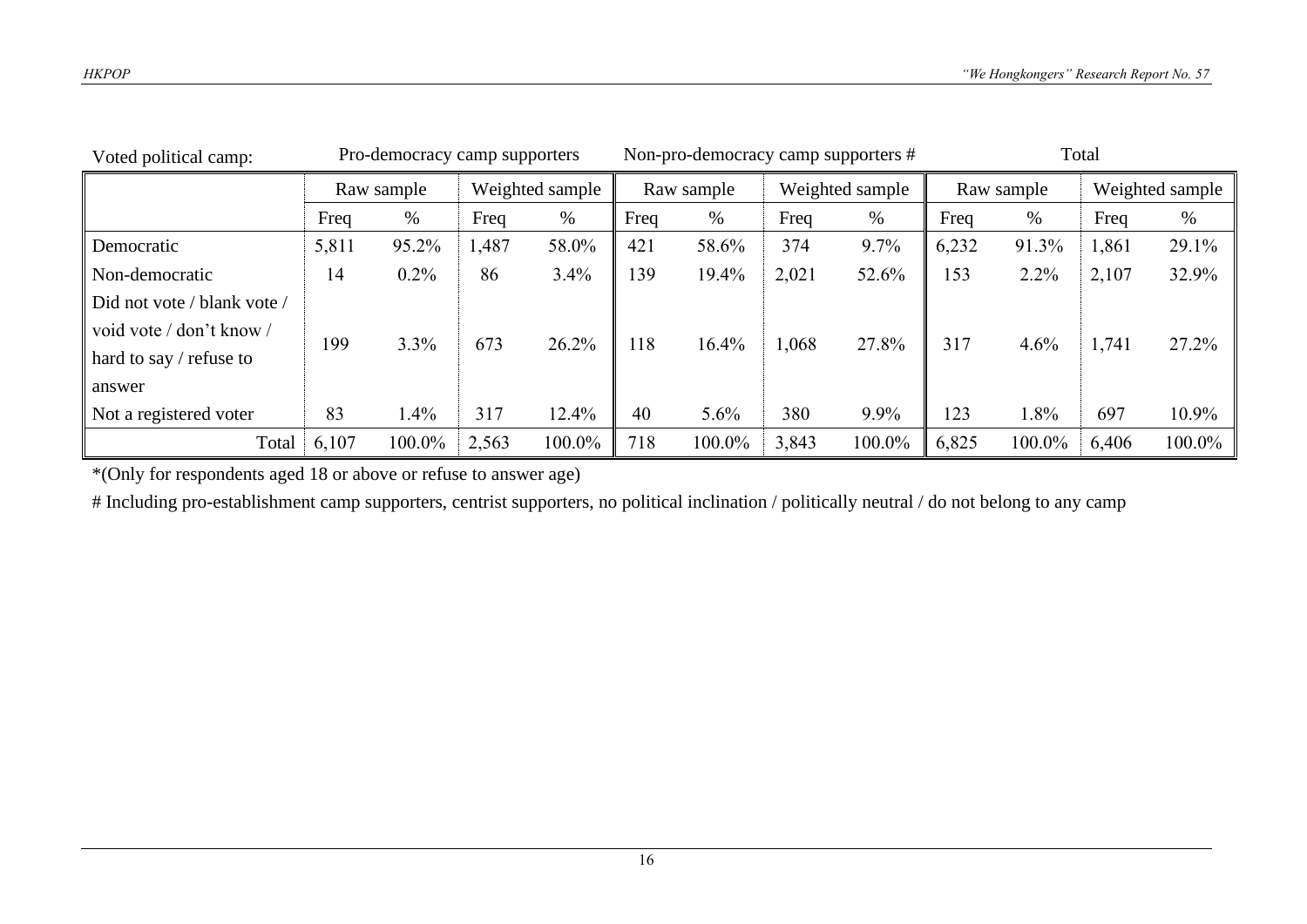## **Appendix 2: Contact Information**

| Total valid samples     | 7,209         |
|-------------------------|---------------|
| Survey period           | 28/5-1/6/2021 |
| Success rate            | $7.7\%$       |
| Questionnaires sent out | 93,669        |
| Questionnaires received | 7,691         |
| Ineligible samples      | 51            |
| Invalid samples         | 48            |
| Incomplete samples      | 383           |
| Standard error          | $0.6\%$       |
| Sampling error          | 3.4%          |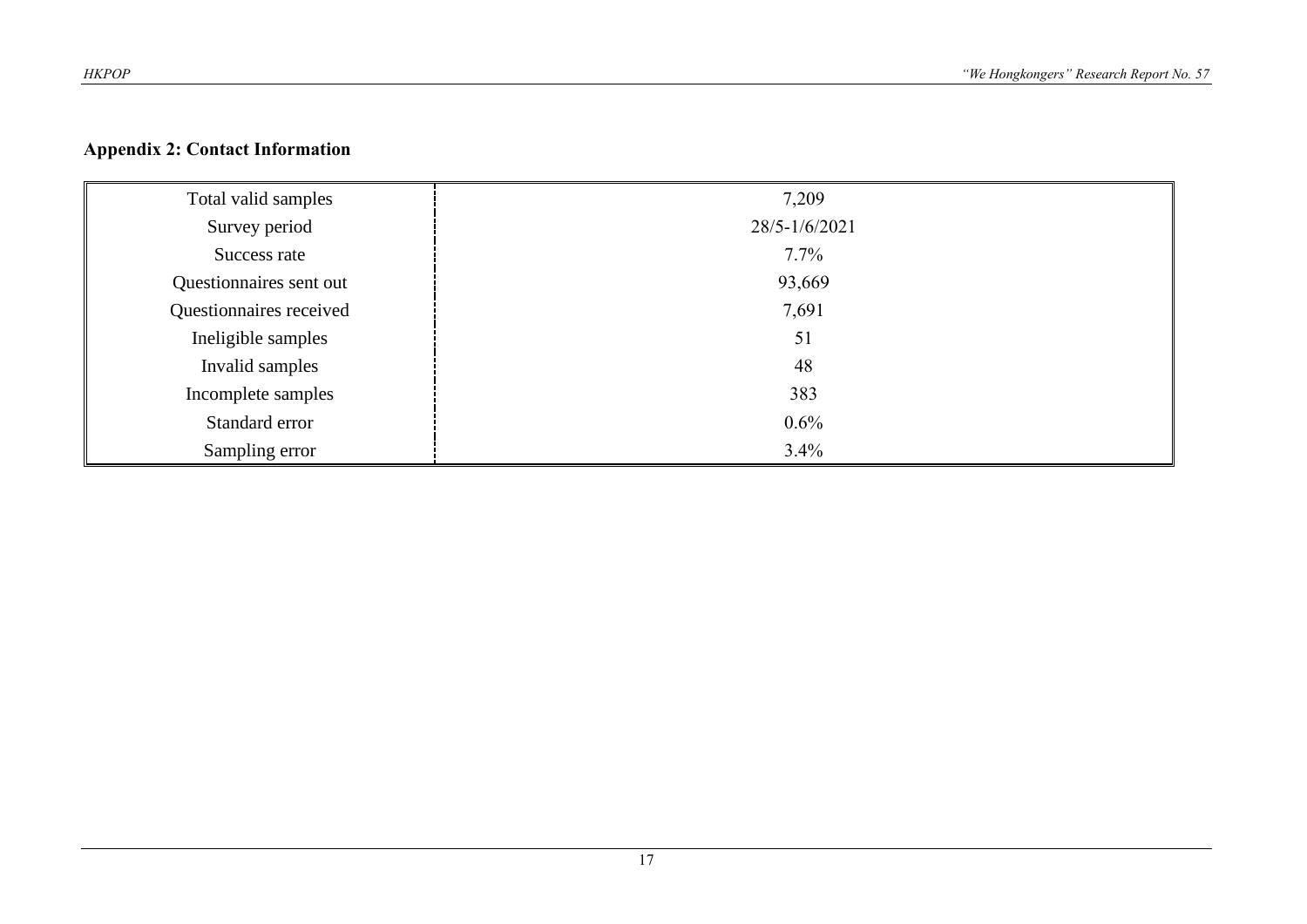# **Appendix 3: Quantitative analyses**

### **Q1 Survey results; Survey period: 28/5-1/6/2021**

| Q1 There is a view that organising        | Pro-democracy camp supporters |         | Non-pro-democracy camp supporters # |        | Total           |        |
|-------------------------------------------|-------------------------------|---------|-------------------------------------|--------|-----------------|--------|
| commemorative activities for the June     |                               |         |                                     |        |                 |        |
| Fourth Incident would endanger national   | Percentages                   |         | Percentages                         |        | Percentages     |        |
| security. How much do you support or      |                               |         |                                     |        | $(Base=6, 430)$ |        |
| oppose this view?                         | $(Base=2,587)$                |         | $(Base=3, 843)$                     |        |                 |        |
| <b>Strongly support</b>                   | 2.3%                          | $4.8\%$ | 17.0%                               |        | 11.1%           | }23.3% |
| } Support<br>Somewhat support             | 2.5%                          |         | 18.8%                               | }35.8% | 12.3%           |        |
| <b>Half-half</b>                          | 1.7%                          |         | 15.4%                               |        | 9.8%            |        |
| Somewhat oppose                           | 4.1%                          |         | 14.7%                               |        | 10.5%           |        |
| <b>}</b> Oppose<br><b>Strongly oppose</b> | 87.1%                         | }91.2%  | 28.4%                               | 43.1%  | 52.0%           | 62.5%  |
| Don't know / hard to say                  | 2.3%                          |         | 5.8%                                |        | 4.3%            |        |
| Total                                     | 100.0%                        |         | 100.0%                              |        | 100.0%          |        |
| Mean values                               | 1.2                           |         | 2.8                                 |        | 2.1             |        |
| Standard error of mean                    | < 0.1                         |         | < 0.1                               |        | < 0.1           |        |
| Median                                    | 1.0                           |         | 3.0                                 |        | 1.0             |        |
| Refuse to answer                          | $\langle$ 1                   |         | $\theta$                            |        | $\langle$ 1     |        |
| Net value (Support- Oppose)               | $-86.4%$                      |         | $-7.3%$                             |        | $-39.1%$        |        |

# Including pro-establishment camp supporters, centrist supporters, no political inclination / politically neutral / do not belong to any camp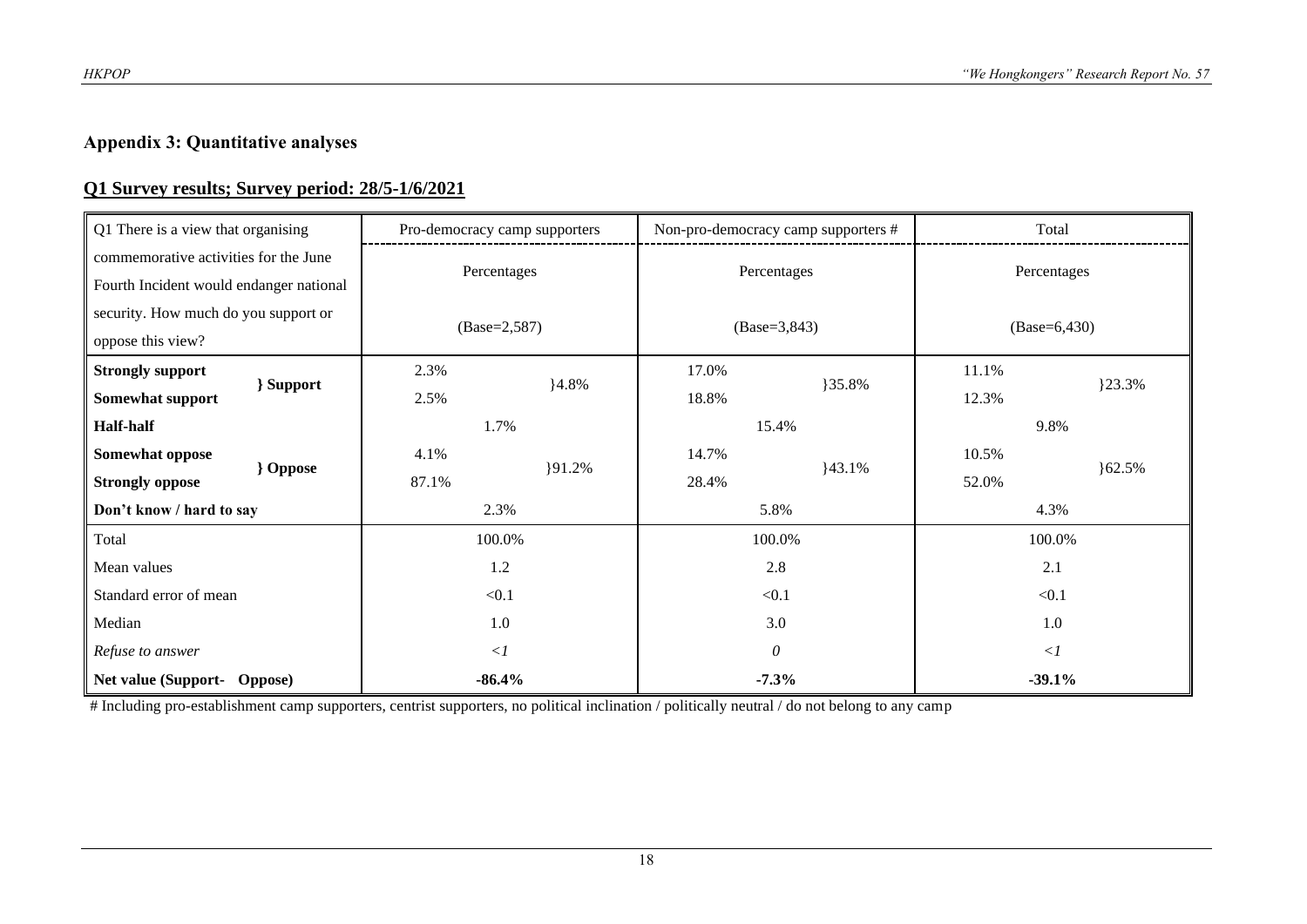#### **Q2 Survey results; Survey period: 28/5-1/6/2021**

| Q2 How much do you support or oppose      | Pro-democracy camp supporters |           | Non-pro-democracy camp supporters # |           | Total          |         |
|-------------------------------------------|-------------------------------|-----------|-------------------------------------|-----------|----------------|---------|
| teaching the June Fourth Incident in      | Percentages                   |           | Percentages                         |           | Percentages    |         |
| schools?                                  | $(Base=2,587)$                |           | $(Base=3, 843)$                     |           | $(Base=6,430)$ |         |
| <b>Strongly support</b>                   | 71.8%                         |           | 38.9%                               |           | 52.1%          |         |
| } Support<br>Somewhat support             | 19.3%                         | ${91.1%$  | 21.0%                               | }59.9%    | 20.3%          | 72.4%   |
| <b>Half-half</b>                          | 5.7%                          |           | 22.8%                               |           | 15.9%          |         |
| Somewhat oppose                           | 0.1%                          |           | 8.5%                                |           | 5.1%           |         |
| <b>}</b> Oppose<br><b>Strongly oppose</b> | 2.3%                          | $\{2.3\%$ | 4.4%                                | $12.8\%$  | 3.5%           | $8.6\%$ |
| Don't know / hard to say                  | 0.9%                          |           | 4.5%                                |           | 3.0%           |         |
| Total                                     | 100.0%                        |           | 100.0%                              |           | 100.0%         |         |
| Mean values                               | 4.6                           |           | 3.9                                 |           | 4.2            |         |
| Standard error of mean                    | < 0.1                         |           | < 0.1                               |           | < 0.1          |         |
| Median                                    | 5.0                           |           | 4.0                                 |           | 5.0            |         |
| Refuse to answer                          | 0                             |           | $\theta$                            |           | $\langle$ 1    |         |
| $+88.8%$<br>Net value (Support- Oppose)   |                               | $+47.1%$  |                                     | $+63.8\%$ |                |         |

# Including pro-establishment camp supporters, centrist supporters, no political inclination / politically neutral / do not belong to any camp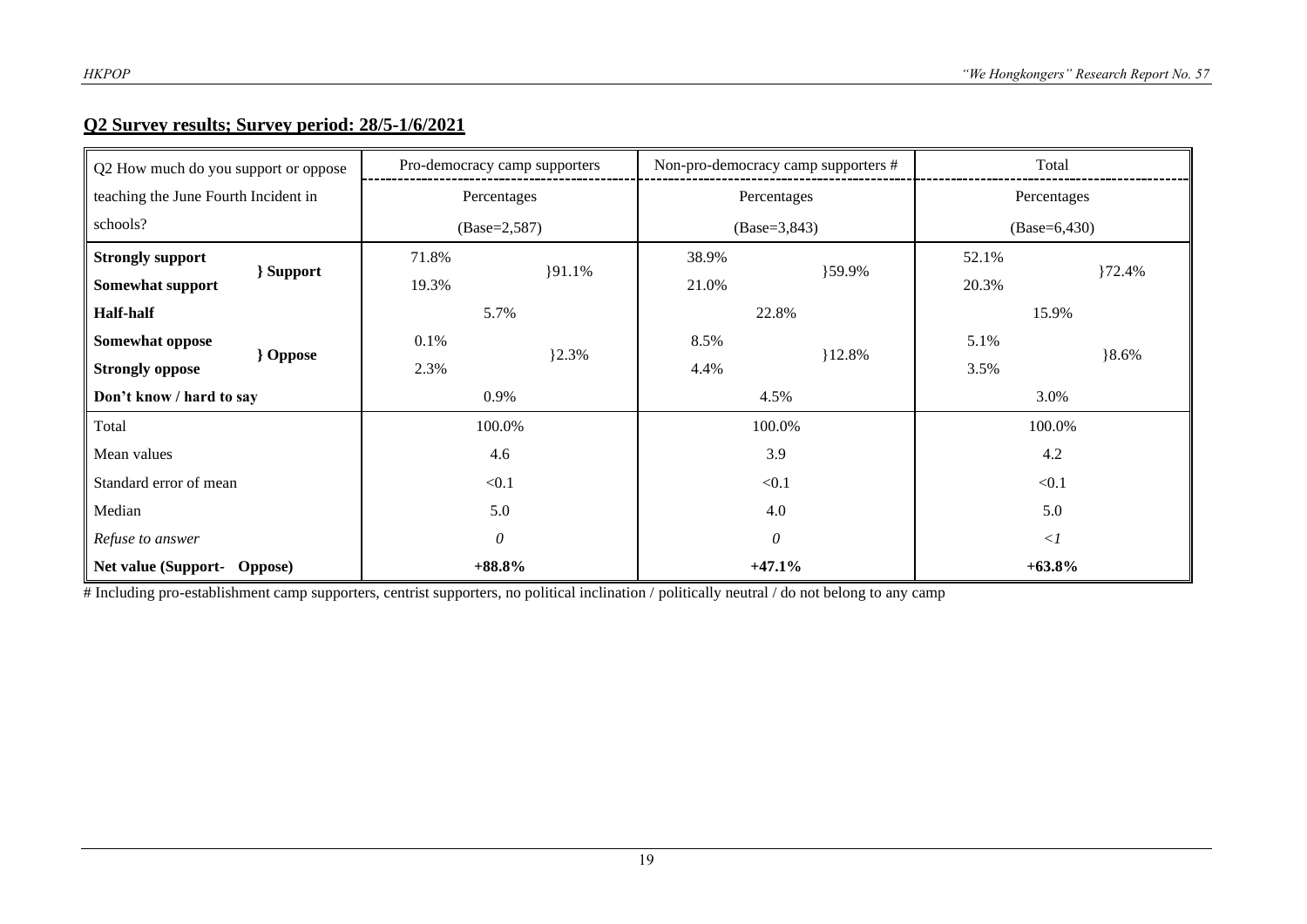## **Appendix 4: Survey questionnaire (28/5-1/6/2021)**

# **We Hongkongers & Community Health Survey**

Hong Kong Public Opinion Research Institute is politically neutral. We welcome different opinions. All personal data will be kept strictly confidential. You can fill in the questionnaire again to express your latest views. When we need to work on the data, your last submission will be used. For enquiries, please email us at panel@pori.hk.

Last updated: xxxx-xx-xx

Tentative next update: xxxx-xx-xx

#### \*Required

#### **Eligibility Confirmation**

#### **Are you a Hong Kong resident aged 12 or above? \***

- Yes
- No

#### **(New member) Please first register as a HKPOP Panel member at**

#### **https://www.pori.hk/panel.html?lang=en \***

- $\bigcirc$  Already registered as a member earlier (Please go to the survey platform by clicking on the designated hyperlink sent to you by email)
- Have just registered as a member
- $\bigcirc$  Not yet registered as a member, and will register after completing the survey (Please note: Your response will be removed if you have not yet successfully registered as a member at the time of data analysis)

#### **(New member) Email used / will be used in registration: \***

#### **We Hongkongers Series**

 $\mathcal{L}_\text{max}$  , where  $\mathcal{L}_\text{max}$ 

**There is a view that organising commemorative activities for the June Fourth Incident would endanger national security. How much do you support or oppose this view?**

- Strongly support
- Somewhat support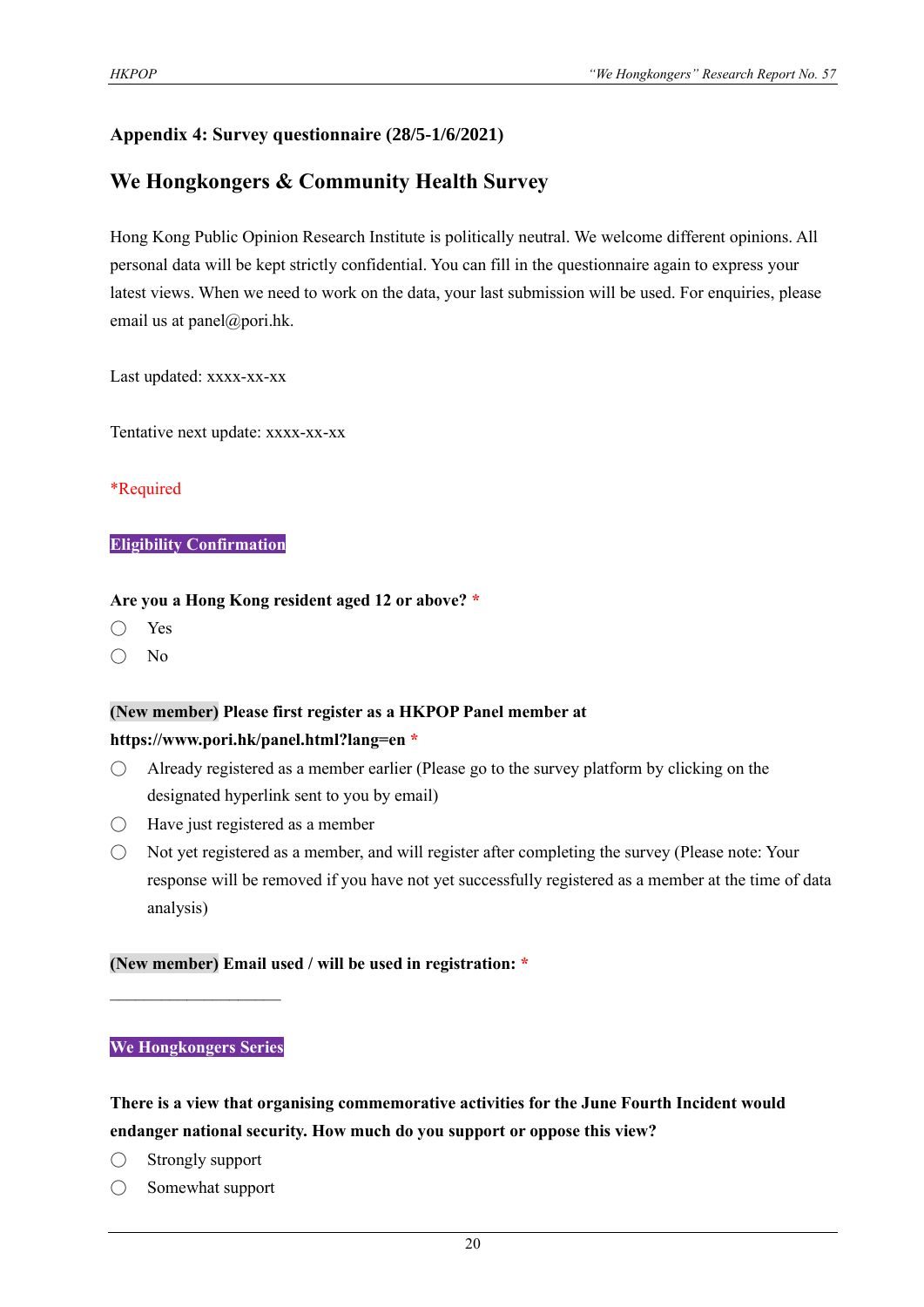- Half-half
- Somewhat oppose
- $\bigcirc$  Strongly oppose
- Don't know / hard to say

#### **How much do you support or oppose teaching the June Fourth Incident in schools?**

- Strongly support
- Somewhat support
- Half-half
- Somewhat oppose
- Strongly oppose
- Don't know / hard to say

#### **Community Health**

#### **How likely do you think it is that you will contract novel coronavirus pneumonia over the next one month?**

(Please select the closest answer)

- 0% chance (Certainly not)
- ◯ 0.001% chance (1 in 100,000)
- ◯ 0.01% chance (1 in 10,000)
- ◯ 0.1% chance (1 in 1,000)
- $\bigcirc$  1% chance (1 in 100)
- $\bigcirc$  5% chance (1 in 20)
- $\bigcirc$  10% chance (1 in 10)
- 15% chance
- 20% chance
- $\bigcirc$  25% chance
- 30% chance
- 35% chance
- 40% chance
- 45% chance
- 50% chance
- $\bigcirc$  60% chance
- 70% chance
- 80% chance
- 90% chance
- 100% chance (Certainly will)
- Don't know / hard to say
- $\bigcirc$  Other: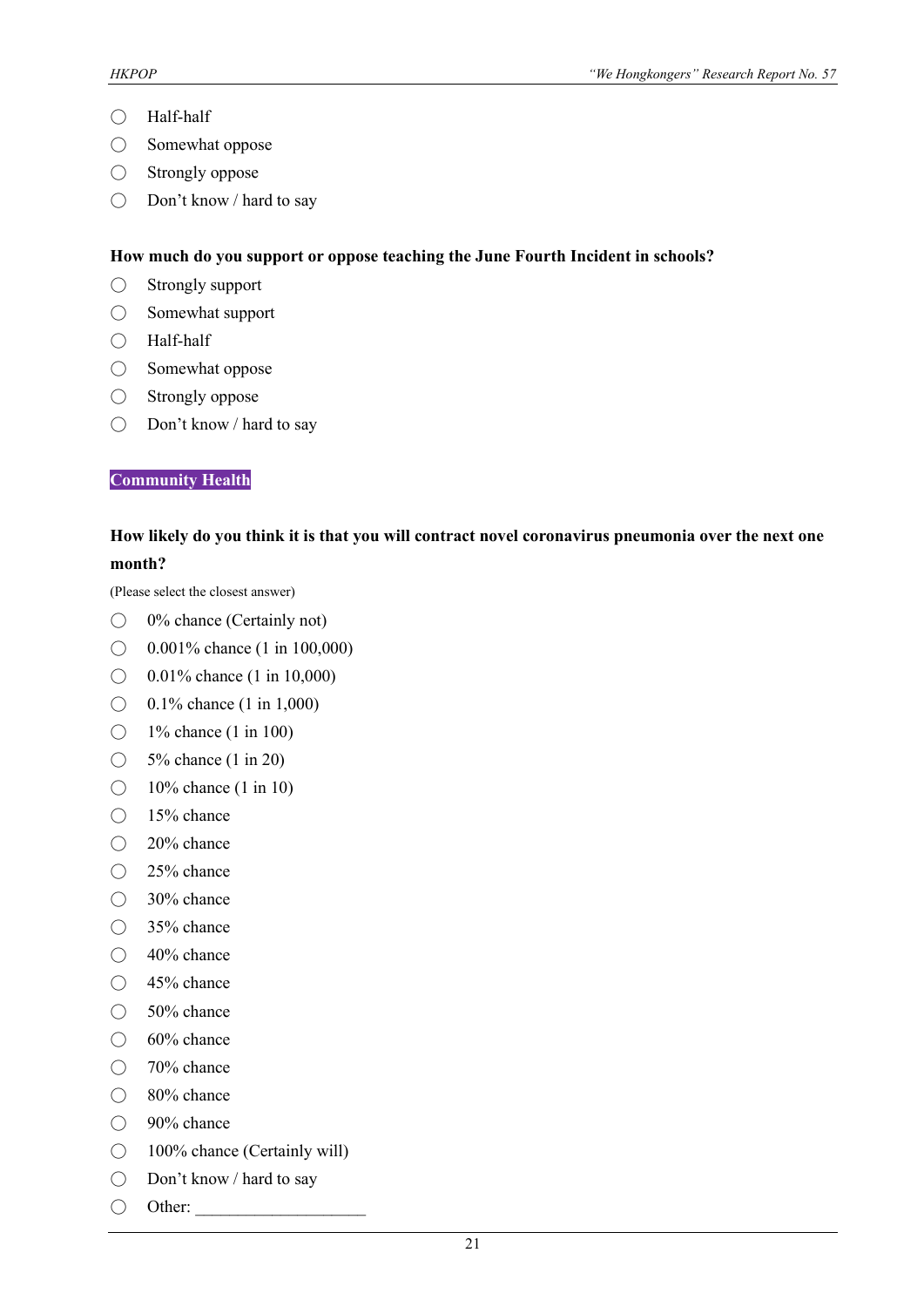# **How satisfied or dissatisfied are you with the government's performance in handling novel coronavirus pneumonia?**

- Very much satisfied
- Somewhat satisfied
- Half-half
- $\bigcap$  Somewhat dissatisfied
- Very much dissatisfied
- Don't know / hard to say

#### **Other Opinions**

**Please rate on a scale of 0 to 100 your extent of support to the Chief Executive Carrie Lam, with 0 indicating absolutely not supportive, 100 indicating absolutely supportive and 50 indicating halfhalf. How would you rate the Chief Executive Carrie Lam?**

 $\bigcap$ 

○ Don't know / hard to say

#### **Generally speaking, how satisfied or dissatisfied are you with the current …… in Hong Kong?**

(Randomise the three conditions)

|                      | Very much | Somewhat  | Half-half | Somewhat     | Very much    | Don't know / |
|----------------------|-----------|-----------|-----------|--------------|--------------|--------------|
|                      | satisfied | satisfied |           | dissatisfied | dissatisfied | hard to say  |
| Political condition  |           |           |           |              |              |              |
| Economic condition   |           |           |           |              |              |              |
| Livelihood condition |           |           |           |              |              |              |

#### **Other Opinions**

#### **Do you have any survey question to suggest for our surveys?**

(If you do not have any suggestion, please leave this space blank.)

# **Do you have any message you want us to forward to your District Councillor or other locally known persons you name here? (Please provide their identities and your contacts)**

 $\mathcal{L}_\mathcal{L} = \{ \mathcal{L}_\mathcal{L} = \{ \mathcal{L}_\mathcal{L} = \{ \mathcal{L}_\mathcal{L} = \{ \mathcal{L}_\mathcal{L} = \{ \mathcal{L}_\mathcal{L} = \{ \mathcal{L}_\mathcal{L} = \{ \mathcal{L}_\mathcal{L} = \{ \mathcal{L}_\mathcal{L} = \{ \mathcal{L}_\mathcal{L} = \{ \mathcal{L}_\mathcal{L} = \{ \mathcal{L}_\mathcal{L} = \{ \mathcal{L}_\mathcal{L} = \{ \mathcal{L}_\mathcal{L} = \{ \mathcal{L}_\mathcal{$ 

 $\mathcal{L}_\mathcal{L} = \{ \mathcal{L}_\mathcal{L} = \{ \mathcal{L}_\mathcal{L} = \{ \mathcal{L}_\mathcal{L} = \{ \mathcal{L}_\mathcal{L} = \{ \mathcal{L}_\mathcal{L} = \{ \mathcal{L}_\mathcal{L} = \{ \mathcal{L}_\mathcal{L} = \{ \mathcal{L}_\mathcal{L} = \{ \mathcal{L}_\mathcal{L} = \{ \mathcal{L}_\mathcal{L} = \{ \mathcal{L}_\mathcal{L} = \{ \mathcal{L}_\mathcal{L} = \{ \mathcal{L}_\mathcal{L} = \{ \mathcal{L}_\mathcal{$ 

(The request you make here is not part of our study. We simply want to assist people who want to send a message to current or former District Councillor, new or senior community leaders, persons in charge of community organisations, and so on. If you do not have any suggestion, please leave this space blank.)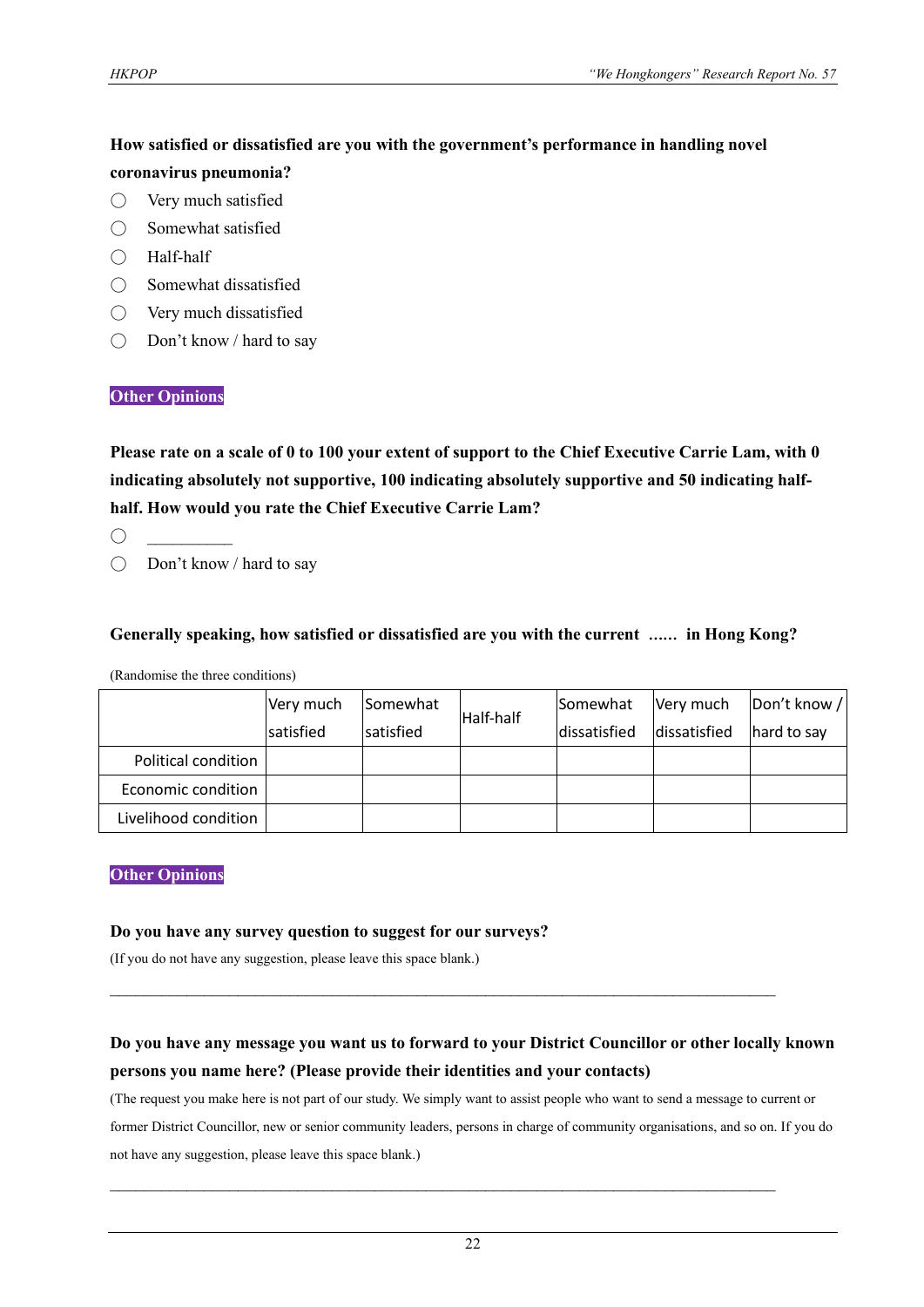#### **Personal Information**

**(Registered member) This section is about personal information. If you have already provided relevant information in this survey series and have nothing to add or update, you may skip these questions. We will use the past data you provided in this survey series for analysis.**

- $\bigcirc$  I have already provided my personal information, and has nothing to add or update (skip questions on personal information)
- Provide / update personal information now

#### **Gender**

- Male
- Female
- Other

#### **Age**

|               |           | years old |
|---------------|-----------|-----------|
| r.            | $12 - 14$ |           |
| $\rightarrow$ | 15 - 17   |           |
| ×.            | $18 - 19$ |           |
|               | $20 - 24$ |           |
|               | $25 - 29$ |           |
|               | $30 - 34$ |           |
|               | $35 - 39$ |           |
|               | 40 - 44   |           |
|               | 45 - 49   |           |

- $\bigcirc$  50 54
- $\bigcirc$  55 59
- $\bigcirc$  60 64
- $\bigcirc$  65 69
- 70 or above

#### **Educational attainment**

(The highest level attended, regardless of whether you have completed the course, including what you are attending)

- Primary or below
- $\bigcirc$  Lower secondary (Secondary 1 to 3)
- $\bigcirc$  Upper secondary (Secondary 4 to 7 / DSE / Yi Jin)
- Tertiary: non-degree course (including diploma / certificate / sub-degree course)
- Tertiary: bachelor degree course
- Tertiary: postgraduate school or above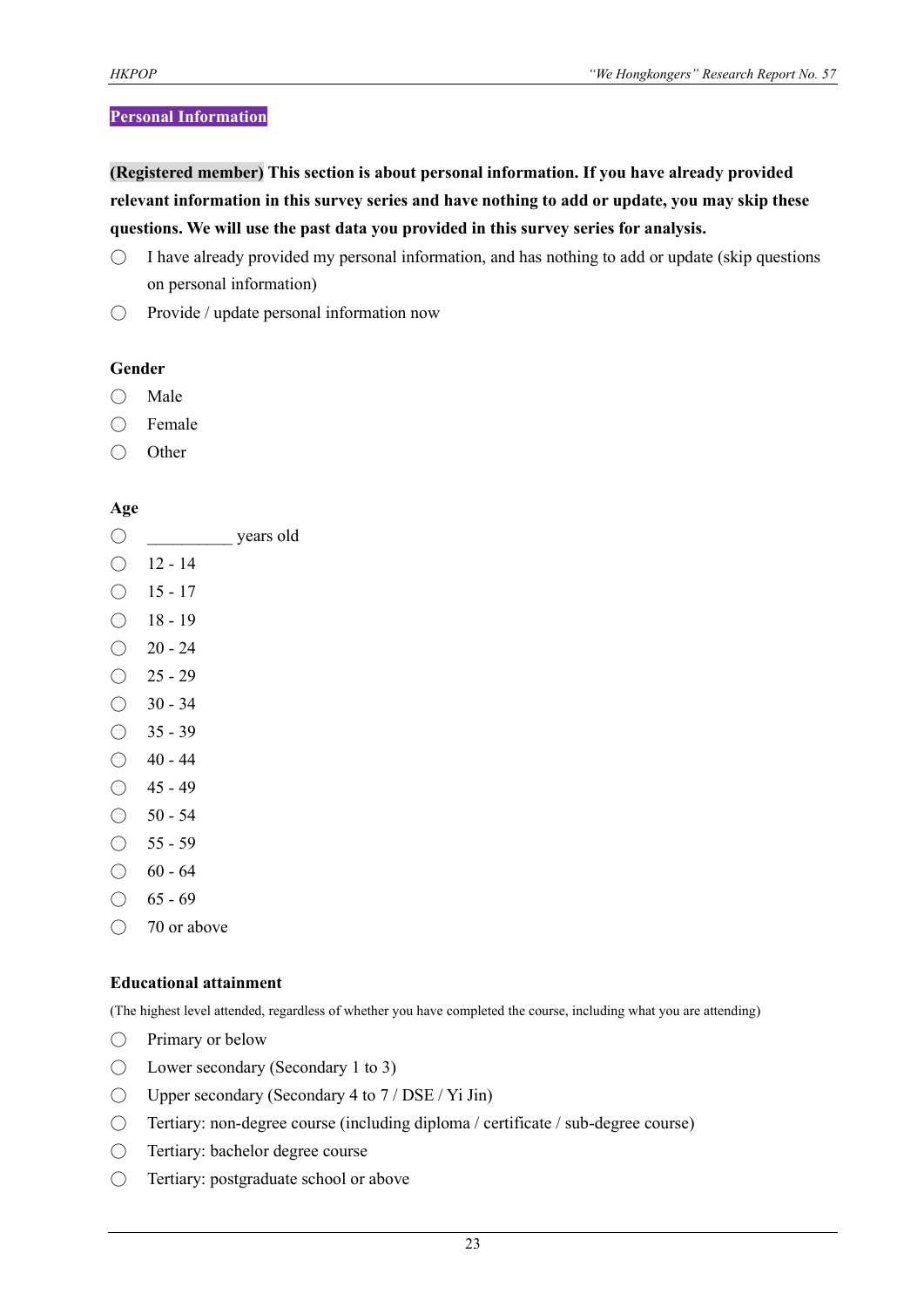#### **Occupation**

(Owner / self-employed / freelance / part time / civil servant are not valid answers, please answer according to the job nature or

content)

- Administrator and professional
- Clerical and service worker
- Production worker
- Student
- Home-maker / housewife
- Retired person
- Unemployed / between jobs / other non-employed
- $\bigcirc$  Other:

#### **Which of the following best describes your political inclination?**

(Randomise the four camps)

- Localist
- Pro-democracy camp
- Centrist
- Pro-establishment camp
- $\bigcirc$  Other:
- $\bigcirc$  No political inclination / politically neutral / do not belong to any camp
- Don't know / hard to say

#### **Area of residence**

- Central & Western District
- Wan Chai
- Eastern District
- Southern District
- Yau Tsim Mong
- Sham Shui Po
- Kowloon City
- Wong Tai Sin
- Kwun Tong
- Tsuen Wan
- Tuen Mun
- Yuen Long
- North District
- Tai Po
- Sai Kung
- Sha Tin
- Kwai Tsing